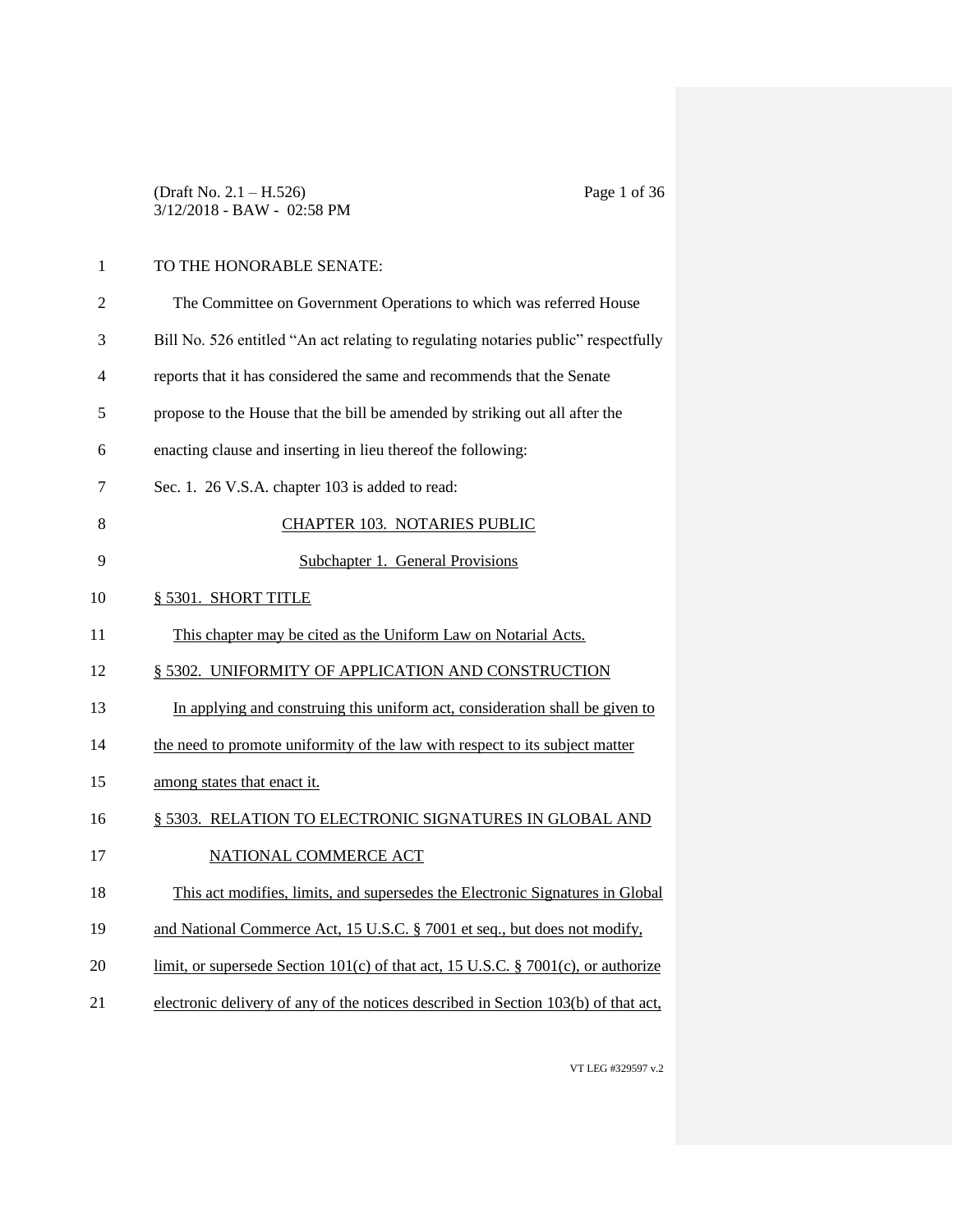(Draft No. 2.1 – H.526) Page 2 of 36 3/12/2018 - BAW - 02:58 PM

- 1 15 U.S.C. § 7003(b).
- 2 § 5304. DEFINITIONS
- 3 As used in this chapter:
- 4 (1) "Acknowledgment" means a declaration by an individual before a
- 5 notary public that the individual has signed a record for the purpose stated in
- 6 the record and, if the record is signed in a representative capacity, that the
- 7 individual signed the record with proper authority and signed it as the act of
- 8 the individual or entity identified in the record.
- 9 (2) "Certificate" or "notarial certificate" means the part of, or
- 10 attachment to, a notarized document that is completed by a notary public, bears
- 11 the required information set forth in section 5367 of this chapter, and states the
- 12 facts attested to or certified by the notary public in a particular notarization.
- 13 (3) "Commission term" means the two-year period commencing on
- 14 February 1 and continuing through January 31 of the second year following the
- 15 commencement of the term.
- 16 (4) "Electronic" means relating to technology having electrical, digital,
- 17 magnetic, wireless, optical, electromagnetic, or similar capabilities, including
- 18 blockchain technology, which is a mathematically secured, chronological, and
- 19 decentralized consensus ledger or database, whether maintained via Internet
- 20 interaction, peer-to-peer network, or otherwise.

**Comment [BAW1]: VBA and SoS disagree** re: subdiv. (2).

**Comment [BAW2]:** VBA and SoS agree.

**Comment [BAW3]:** SGO discuss blockchain.

*See* Sec. 8(3) which specifies that the two-year notaries public commission terms begin on February 2019 in accordance with Sec. 1 of this act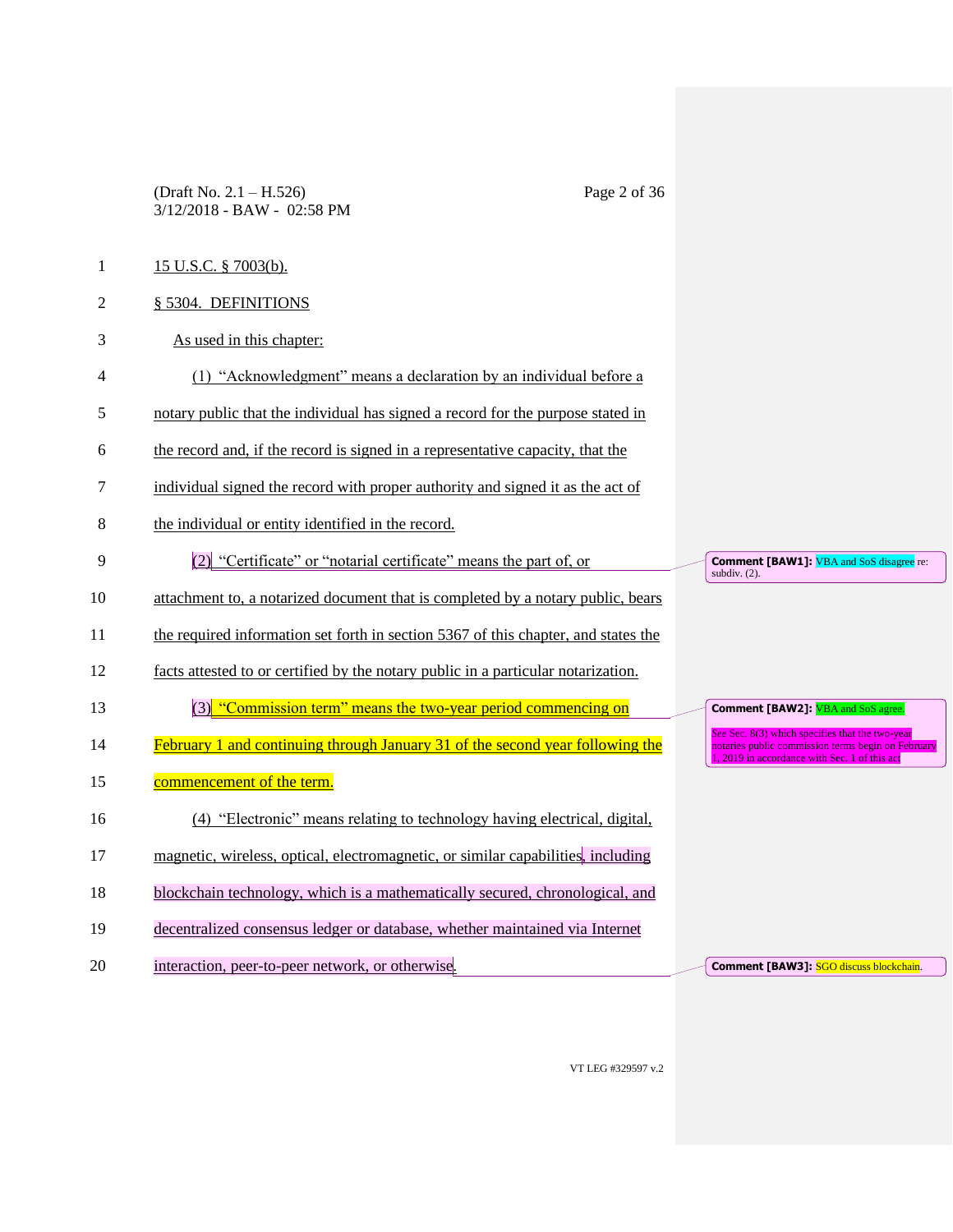## (Draft No. 2.1 – H.526) Page 3 of 36 3/12/2018 - BAW - 02:58 PM

| $\mathbf{1}$   | (5) "Electronic signature" means an electronic symbol, sound, or                  |                                                                                        |
|----------------|-----------------------------------------------------------------------------------|----------------------------------------------------------------------------------------|
| $\mathfrak{2}$ | process attached to or logically associated with a record, including on an        |                                                                                        |
| 3              | encryption system, and executed or adopted by an individual with the intent to    | <b>Comment [BAW4]: SGO discuss blockchain.</b>                                         |
| 4              | sign the record.                                                                  |                                                                                        |
| 5              | (6) "In a representative capacity" means acting as:                               |                                                                                        |
| 6              | (A) an authorized officer, agent, partner, trustee, or other                      |                                                                                        |
| 7              | representative for a person other than an individual;                             |                                                                                        |
| 8              | (B) a public officer, personal representative, guardian, administrator,           |                                                                                        |
| 9              | executor, trustee, or other representative, in the capacity stated in a record;   |                                                                                        |
| 10             | (C) an agent or attorney-in-fact for a principal; or                              |                                                                                        |
| 11             | (D) an authorized representative of another in any other capacity.                |                                                                                        |
| 12             | $(7)(A)$ "Notarial act" means an act, whether performed with respect to a         |                                                                                        |
| 13             | tangible or an electronic record, that a notary public may perform under the      |                                                                                        |
| 14             | law of this State. The term includes taking an acknowledgment, administering      |                                                                                        |
| 15             | an oath or affirmation, taking a verification on oath or affirmation, attesting a |                                                                                        |
| 16             | signature, and noting a protest of a negotiable instrument.                       | <b>Comment [BAW5]:</b> Deleted "certifying or<br>attesting a copy," VBA and SoS agree. |
| 17             | (B) "Notarial act" does not include a corporate officer attesting to              | <b>Comment [BAW6]:</b> VBA and SoS agree.                                              |
| 18             | another corporate officer's signature in the ordinary course of the corporation's |                                                                                        |
| 19             | business.                                                                         |                                                                                        |
| 20             | (8) "Notarial officer" means a notary public or other individual                  |                                                                                        |
| 21             | authorized to perform a notarial act.                                             |                                                                                        |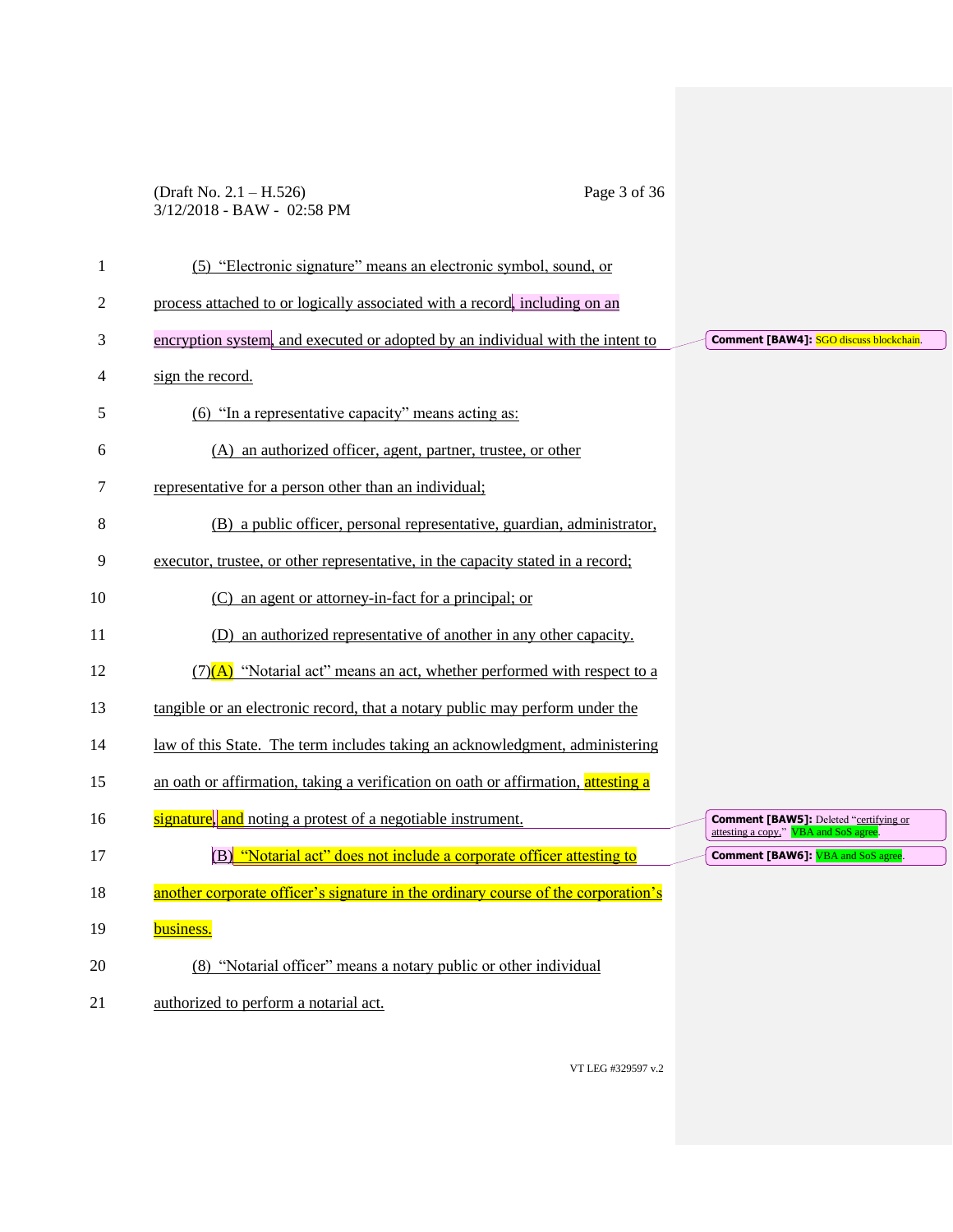### (Draft No. 2.1 – H.526) Page 4 of 36 3/12/2018 - BAW - 02:58 PM

| $\mathbf{1}$ | (9) "Notary public" means an individual commissioned to perform a                 |                                                |
|--------------|-----------------------------------------------------------------------------------|------------------------------------------------|
| 2            | notarial act by the Office.                                                       |                                                |
| 3            | (10) "Office" means the Office of Professional Regulation within the              |                                                |
| 4            | Office of the Secretary of State.                                                 |                                                |
| 5            | (11) "Official stamp" means a physical image affixed to or embossed on            |                                                |
| 6            | a tangible record or an electronic process, seal, or image or electronic          | Comment [BAW7]: SGO discuss blockchain.        |
| 7            | information attached to or logically associated with an electronic record,        | <b>Comment [BAW8]: SGO discuss blockchain.</b> |
| 8            | including an encryption system.                                                   | Comment [BAW9]: SGO discuss blockchain.        |
| 9            | (12) "Person" means an individual, corporation, business trust, statutory         |                                                |
| 10           | trust, partnership, limited liability company, association, joint venture, public |                                                |
| 11           | corporation, government or governmental subdivision, agency, or                   |                                                |
| 12           | instrumentality, or any other legal or commercial entity.                         |                                                |
| 13           | (13) "Record" means information that is inscribed on a tangible medium            |                                                |
| 14           | or that is stored in an electronic or other medium and is retrievable in          |                                                |
| 15           | perceivable form.                                                                 |                                                |
| 16           | (14) "Sign" means, with present intent to authenticate or adopt a record:         |                                                |
| 17           | (A) to execute or adopt a tangible symbol; or                                     |                                                |
| 18           | (B) to attach to or logically associate with the record an electronic             |                                                |
| 19           | symbol, sound, or process.                                                        |                                                |
| 20           | (15) "Signature" means a tangible symbol or an electronic signature that          |                                                |
| 21           | evidences the signing of a record.                                                |                                                |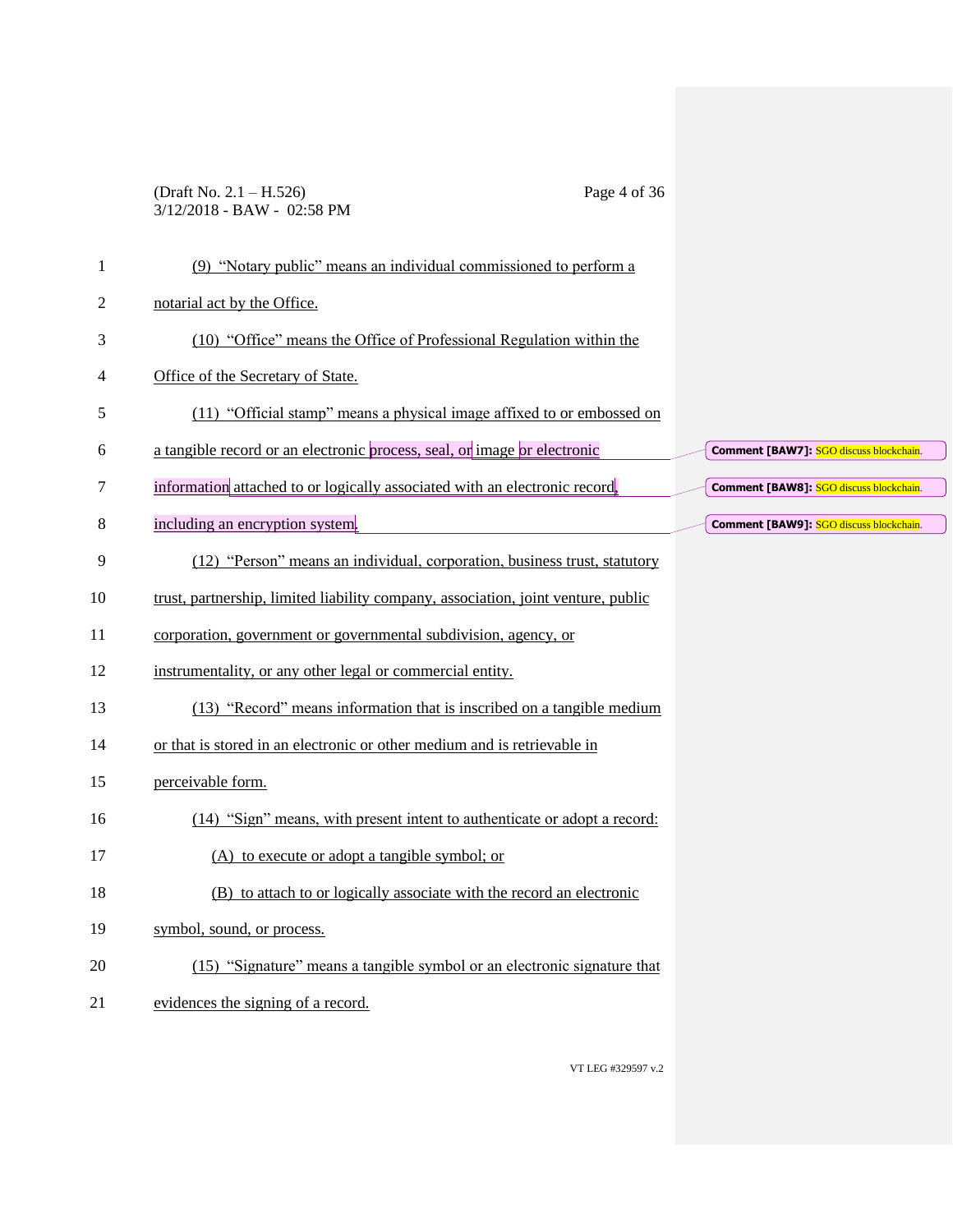### (Draft No. 2.1 – H.526) Page 5 of 36 3/12/2018 - BAW - 02:58 PM

| $\mathbf{1}$ | (16) "Stamping device" means:                                                    |                                          |
|--------------|----------------------------------------------------------------------------------|------------------------------------------|
| 2            | (A) a physical device capable of affixing to or embossing on a                   |                                          |
| 3            | tangible record an official stamp; or                                            |                                          |
| 4            | (B) an electronic device or process capable of attaching to or                   |                                          |
| 5            | logically associating with an electronic record an official stamp, including a   |                                          |
| 6            | cryptographic process using blockchain technology.                               | Comment [BAW10]: SGO discuss blockchain. |
| 7            | (17) "State" means a state of the United States, the District of Columbia,       |                                          |
| 8            | Puerto Rico, the U.S. Virgin Islands, or any territory or insular possession     |                                          |
| 9            | subject to the jurisdiction of the United States.                                |                                          |
| 10           | (18) "Verification on oath or affirmation" means a declaration, made by          |                                          |
| 11           | an individual on oath or affirmation before a notary public, that a statement in |                                          |
| 12           | a record is true.                                                                |                                          |
| 13           | § 5305. EXEMPTIONS                                                               |                                          |
| 14           | (a) Generally.                                                                   |                                          |
| 15           | $(1)$ The persons set forth in subdivision $(2)$ of this subsection, when        |                                          |
| 16           | acting within the scope of their official duties, are exempt from all of the     |                                          |
| 17           | requirements of this chapter, except for the requirements:                       |                                          |
| 18           | (A) to apply for a commission as set forth in section $5341(a)$ ,                |                                          |
| 19           | $(b)(1)$ –(3), (c), (d), and (e) of this chapter; and                            |                                          |
| 20           | (B) unless exempted under subsection (c) of this section, to pay the             |                                          |
| 21           | fee set forth in section 5324 of this chapter:                                   |                                          |
|              |                                                                                  |                                          |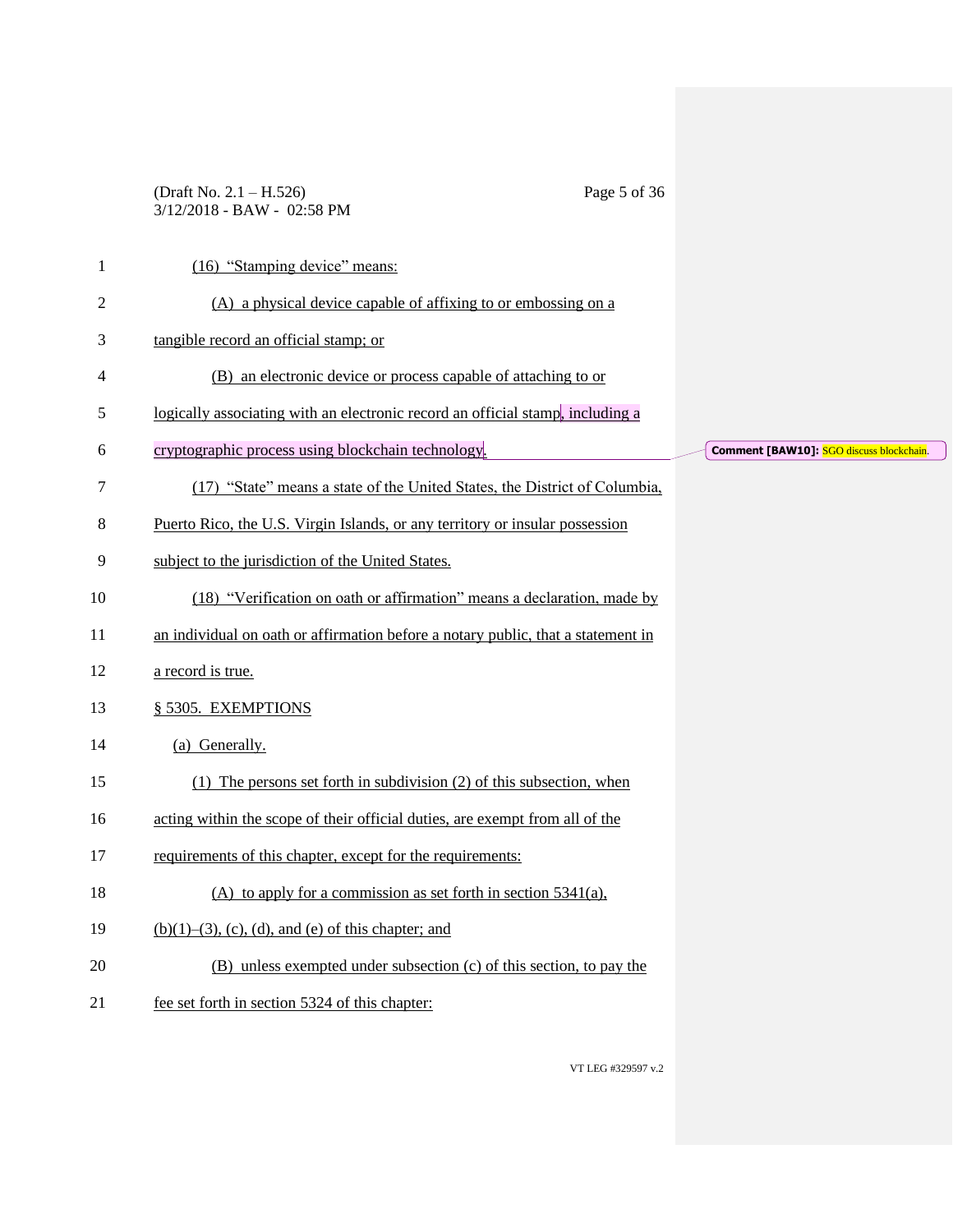### (Draft No. 2.1 – H.526) Page 6 of 36 3/12/2018 - BAW - 02:58 PM

| 1              | $(2)(A)$ Persons employed by the Judiciary, including judges, Superior            |
|----------------|-----------------------------------------------------------------------------------|
| $\overline{2}$ | Court clerks, court operations managers, Probate registers, case managers,        |
| 3              | docket clerks, assistant judges, county clerks, and after-hours relief from abuse |
| 4              | contract employees.                                                               |
| 5              | (B) Persons employed as law enforcement officers certified under                  |
| 6              | 20 V.S.A. chapter 151; who are noncertified constables; or who are employed       |
| 7              | by a Vermont law enforcement agency, the Department of Public Safety, of          |
| 8              | Fish and Wildlife, of Motor Vehicles, of Liquor Control, or for Children and      |
| 9              | Families, the Office of the Defender General, the Office of the Attorney          |
| 10             | General, or a State's Attorney or Sheriff.                                        |
| 11             | (3) As used in subdivision (1) of this subsection, "acting within the             |
| 12             | scope of official duties" means that a person is notarizing a document that:      |
| 13             | (A) he or she believes is related to the execution of his or her duties           |
| 14             | and responsibilities of employment or is the type of document that other          |
| 15             | employees notarize in the course of employment;                                   |
| 16             | (B) is useful or of assistance to any person or entity identified in              |
| 17             | subdivision $(2)$ of this subsection $(a)$ ;                                      |
| 18             | (C) is required, requested, created, used, submitted, or relied upon by           |
| 19             | any person or entity identified in subdivision (2) of this subsection (a);        |
| 20             | (D) is necessary in order to assist in the representation, care, or               |
| 21             | protection of a person or the State;                                              |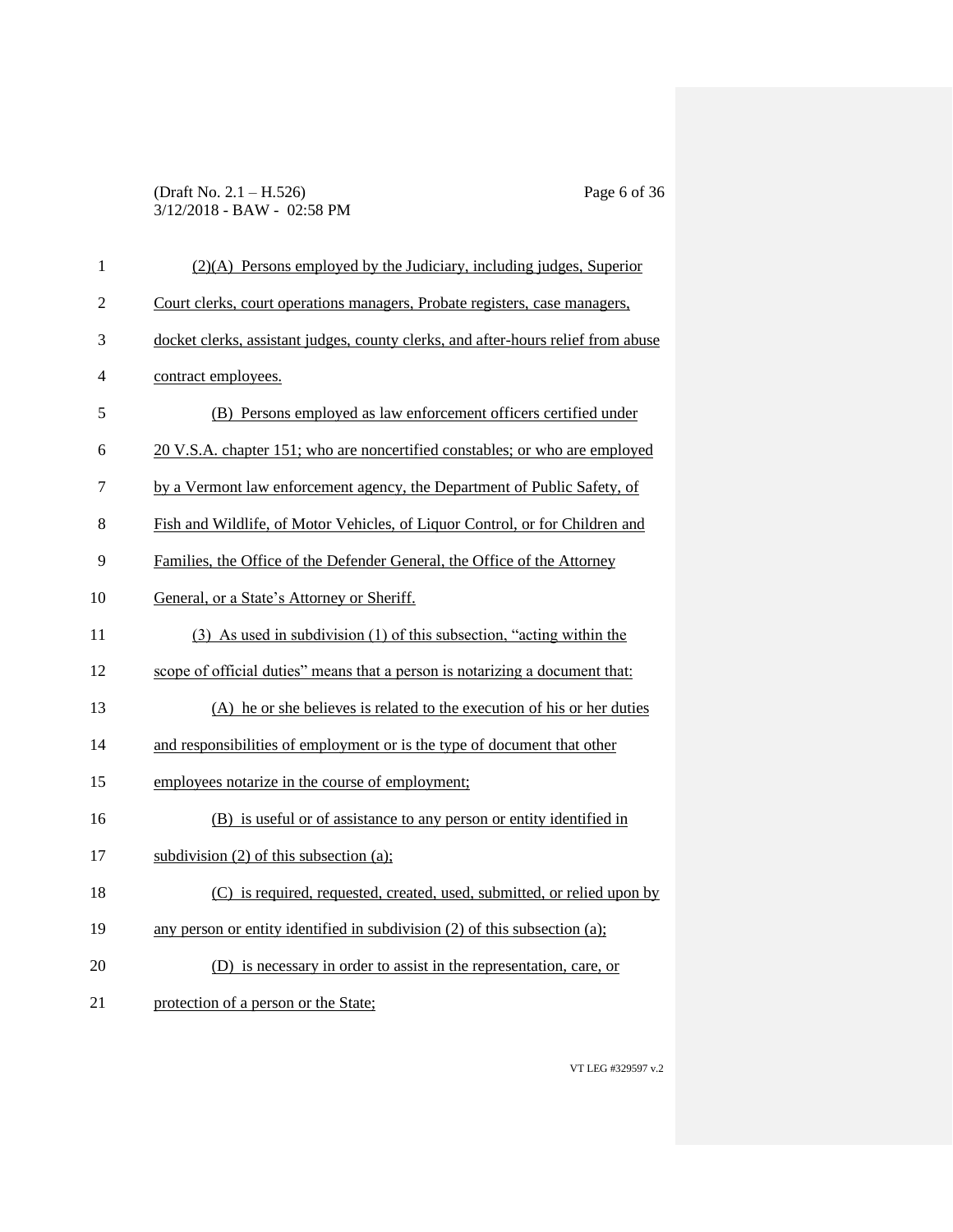### (Draft No. 2.1 – H.526) Page 7 of 36 3/12/2018 - BAW - 02:58 PM

| $\mathbf{1}$   | (E) is necessary in order to protect the public or property;               |
|----------------|----------------------------------------------------------------------------|
| $\overline{c}$ | (F) is necessary to represent or assist crime victims in receiving         |
| 3              | restitution or other services;                                             |
| 4              | (G) relates to a Vermont or federal court rule or statute governing any    |
| 5              | criminal, postconviction, mental health, family, juvenile, civil, probate, |
| 6              | Judicial Bureau, Environmental Division, or Supreme Court matter; or       |
| 7              | (H) relates to a matter subject to Title 4, 12, 13, 15, 18, 20, 23, or 33  |
| 8              | of the Vermont Statutes Annotated.                                         |
| 9              | (b) Attorneys.                                                             |
| 10             | (1) Attorneys licensed and in good standing in this State are exempt       |
| 11             | from:                                                                      |
| 12             | $(A)$ the examination requirement set forth in subsection 5341(b) of       |
| 13             | this chapter; and                                                          |
| 14             | (B) the continuing education requirement set forth in section 5343 of      |
| 15             | this chapter.                                                              |
| 16             | (2) If a complaint of a violation of this chapter is filed in regard to a  |
| 17             | Vermont licensed attorney, the Office shall refer the complaint to the     |
| 18             | Professional Responsibility Board and shall request a report back from the |
|                |                                                                            |

Board regarding the final disposition of the complaint.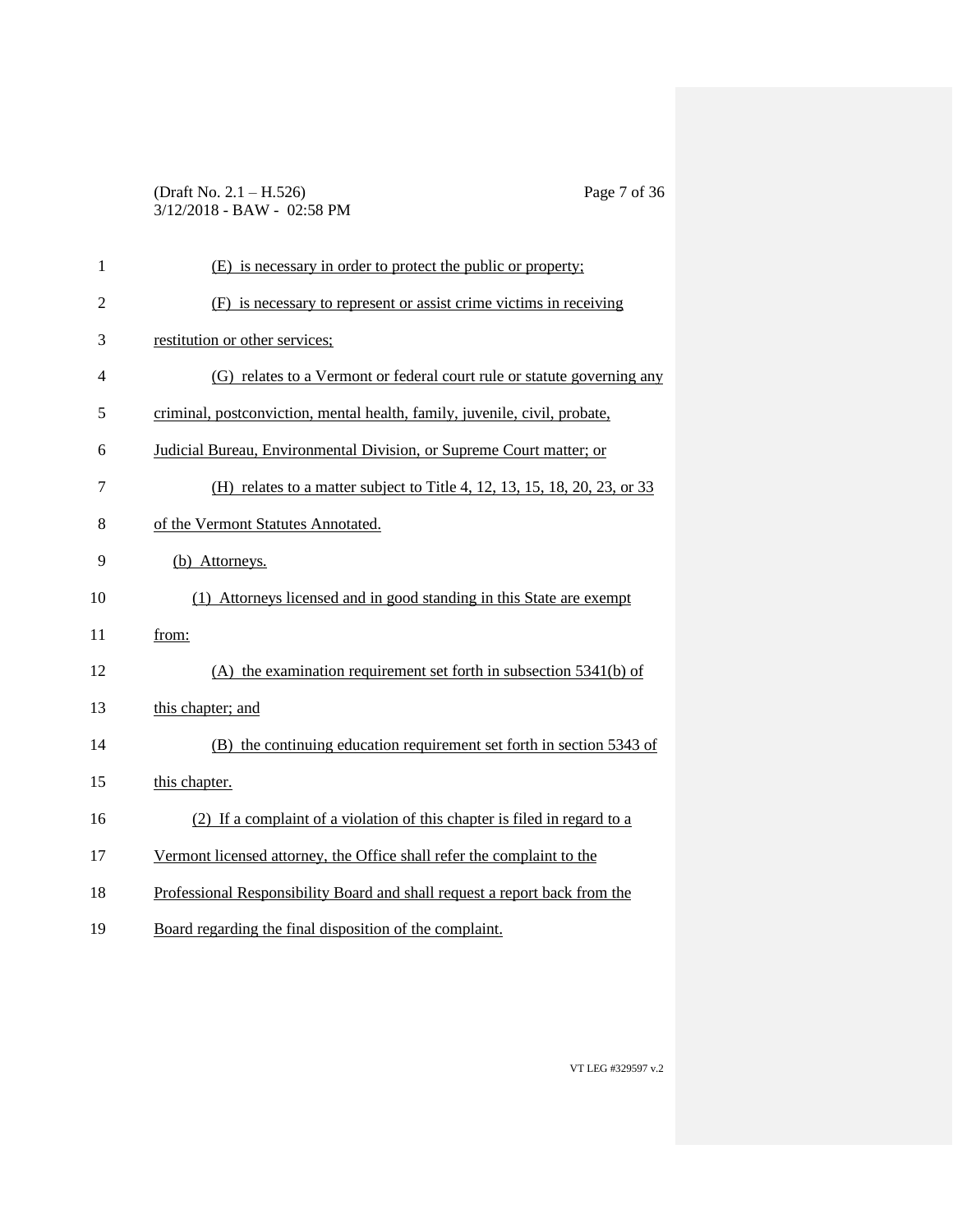### (Draft No. 2.1 – H.526) Page 8 of 36 3/12/2018 - BAW - 02:58 PM

| $\mathbf{1}$ | (c) Fees. The following persons are exempt from the fee set forth in          |                                                                     |
|--------------|-------------------------------------------------------------------------------|---------------------------------------------------------------------|
| 2            | section 5324 of this chapter:                                                 |                                                                     |
| 3            | (1) a judge, clerk, or other court staff, as designated by the Court          |                                                                     |
| 4            | Administrator;                                                                |                                                                     |
| 5            | (2) State's Attorneys and their deputies and Assistant Attorneys              |                                                                     |
| 6            | General, public defenders, and their staff;                                   |                                                                     |
| 7            | (3) justices of the peace and town clerks and their assistants; and           |                                                                     |
| 8            | (4) State Police officers, municipal police officers, fish and game           |                                                                     |
| 9            | wardens, sheriffs and deputy sheriffs, motor vehicle inspectors, employees of |                                                                     |
| 10           | the Department of Corrections, and employees of the Department for Children   |                                                                     |
| 11           | and Families.                                                                 |                                                                     |
| 12           | Subchapter 2. Administration                                                  |                                                                     |
| 13           | § 5321. SECRETARY OF STATE'S OFFICE DUTIES                                    |                                                                     |
| 14           | The Office shall:                                                             |                                                                     |
| 15           | (1) provide general information to applicants for commissioning as a          |                                                                     |
| 16           | notary public;                                                                |                                                                     |
| 17           | (2) administer fees as provided under section 5324 of this chapter;           |                                                                     |
| 18           | (3) explain appeal procedures to notaries public and applicants and           |                                                                     |
| 19           | explain complaint procedures to the public; and                               |                                                                     |
| 20           | (4) receive applications for commissioning, review applications, and          |                                                                     |
| 21           | grant and renew commissions when appropriate under this chapter.              | <b>Comment [BAW11]:</b> Phrases added. <b>VBA and</b><br>SoS agree. |
|              |                                                                               |                                                                     |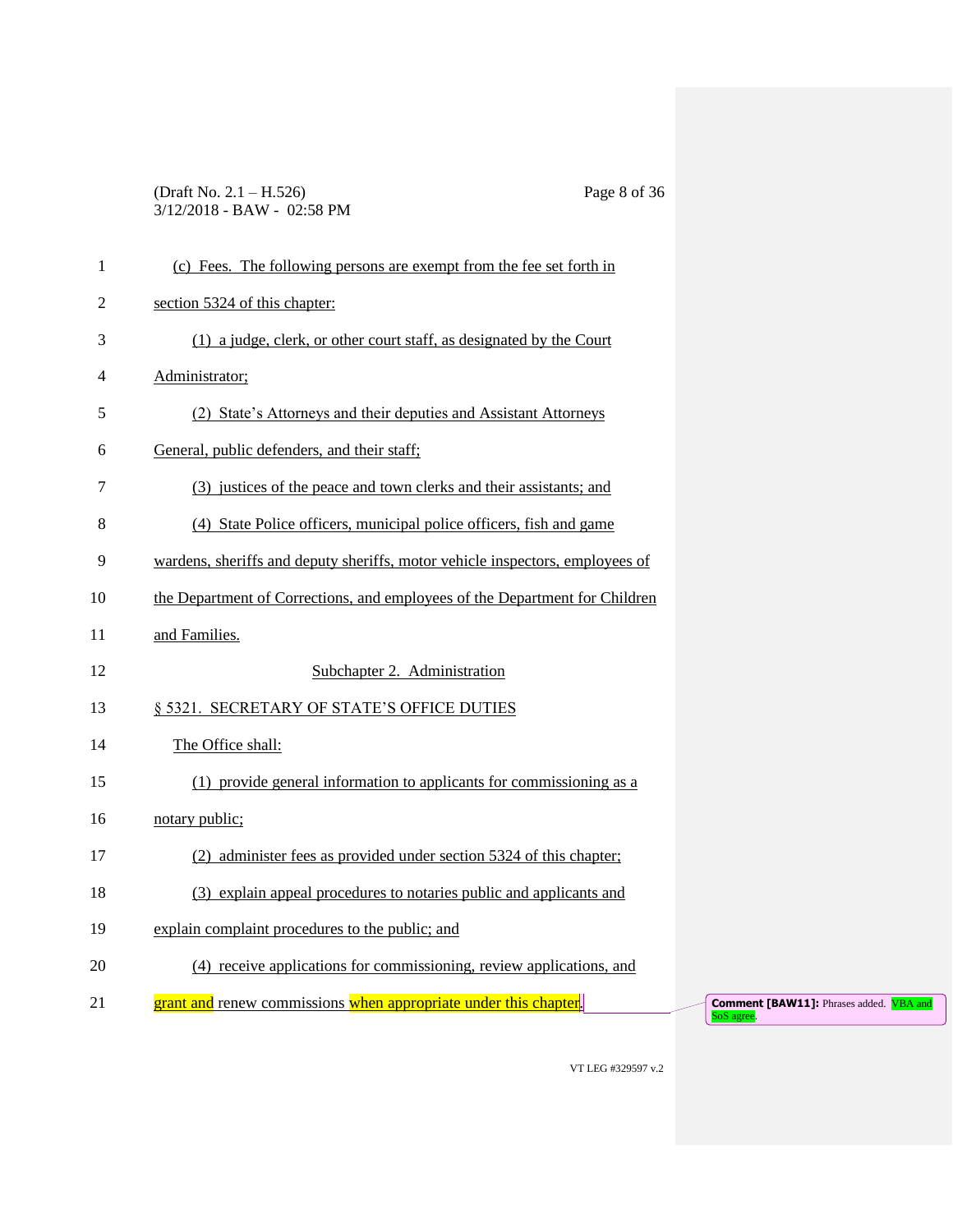(Draft No. 2.1 – H.526) Page 9 of 36 3/12/2018 - BAW - 02:58 PM

## 1 § 5322. ADVISOR APPOINTEES

| $\mathfrak{2}$ | (a) The Secretary of State shall appoint two notaries public to serve as           |
|----------------|------------------------------------------------------------------------------------|
| 3              | advisors in matters relating to notarial acts. One of the advisors shall be an     |
| 4              | attorney selected from a list of at least three licensed attorneys provided by the |
| 5              | Vermont Bar Association. The advisors shall be appointed for staggered five-       |
| 6              | year terms and serve at the pleasure of the Secretary. One of the initial          |
| 7              | appointments shall be for less than a five-year term.                              |
| 8              | (b) Each appointee shall have at least three years of experience as a notary       |
| 9              | public during the period immediately preceding appointment and shall be            |
| 10             | actively commissioned in Vermont and remain in good standing during                |
| 11             | incumbency.                                                                        |
| 12             | (c) The Office shall seek the advice of the advisor appointees in carrying         |
| 13             | out the provisions of this chapter. The appointees shall be entitled to            |
| 14             | compensation and reimbursement of expenses as set forth in 32 V.S.A. § 1010        |
| 15             | for attendance at any meeting called by the Office for this purpose.               |
| 16             | § 5323. RULES                                                                      |
| 17             | (a) The Office, with the advice of the advisor appointees, may adopt rules         |
| 18             | to implement this chapter. The rules may:                                          |
| 19             | (1) prescribe the manner of performing notarial acts regarding tangible            |
| 20             | and electronic records;                                                            |

**Comment [BAW12]:** Sentence added. **VBA and SoS agree.**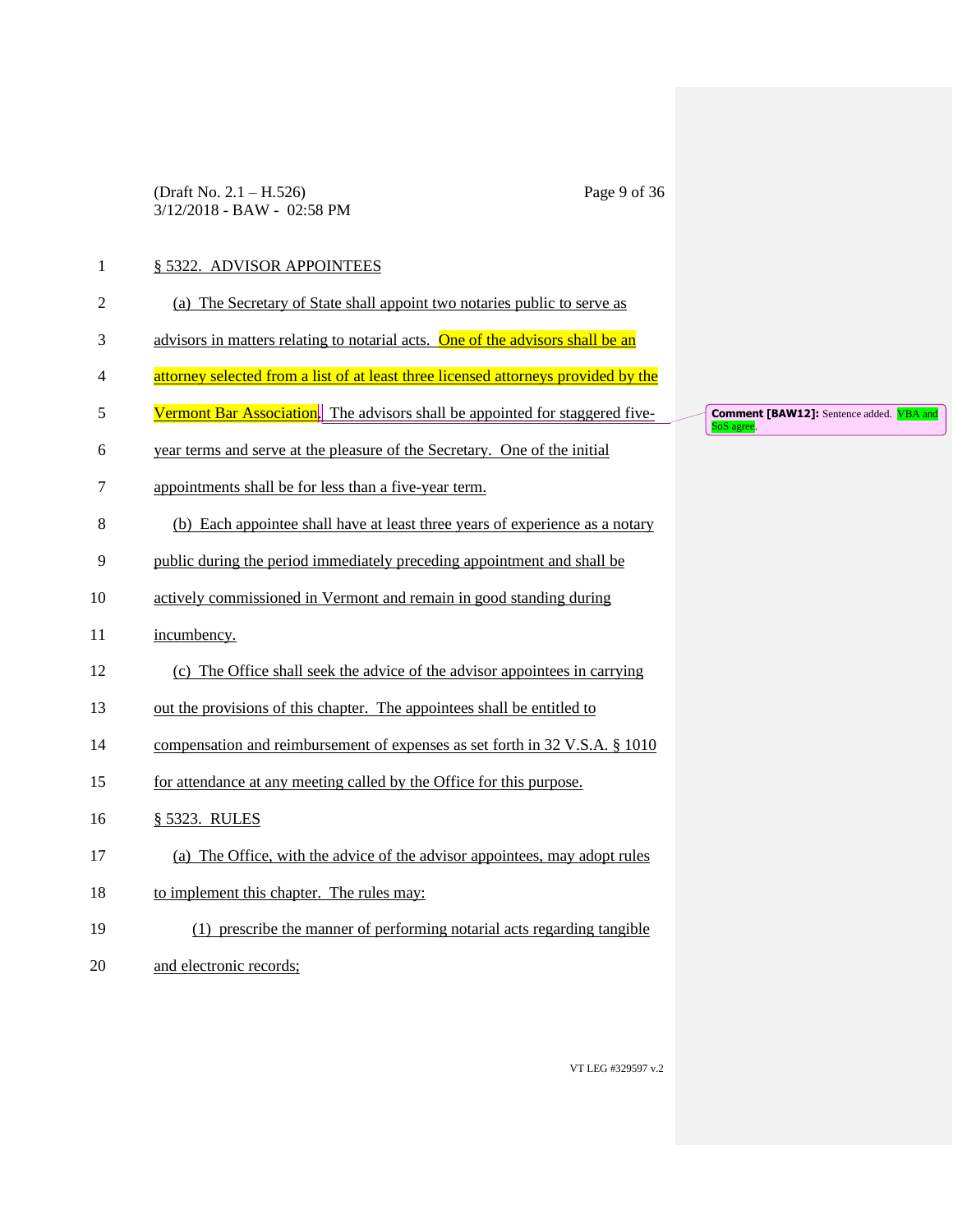### (Draft No. 2.1 – H.526) Page 10 of 36 3/12/2018 - BAW - 02:58 PM

| $\mathbf{1}$   | (2) include provisions to ensure that any change to or tampering with a          |
|----------------|----------------------------------------------------------------------------------|
| $\overline{c}$ | record bearing a certificate of a notarial act is self-evident;                  |
| 3              | (3) include provisions to ensure integrity in the creation, transmittal,         |
| 4              | storage, or authentication of electronic records or signatures;                  |
| 5              | (4) prescribe the process of granting, renewing, conditioning, denying,          |
| 6              | suspending, or revoking or otherwise disciplining a notary public and assuring   |
| 7              | the trustworthiness of an individual holding a commission as notary              |
| 8              | public; and                                                                      |
| 9              | (5) include provisions to prevent fraud or mistake in the performance of         |
| 10             | notarial acts.                                                                   |
| 11             | (b) Rules adopted regarding the performance of notarial acts with respect to     |
| 12             | electronic records may not require, or accord greater legal status or effect to, |
| 13             | the implementation or application of a specific technology or technical          |
| 14             | specification. In adopting, amending, or repealing rules regarding notarial acts |
| 15             | with respect to electronic records, the Office shall consider, as far as is      |
| 16             | consistent with this chapter:                                                    |
| 17             | (1) the most recent standards regarding electronic records promulgated           |
| 18             | by national bodies, such as the National Association of Secretaries of State;    |
| 19             | (2) standards, practices, and customs of other jurisdictions that                |
| 20             | substantially enact this chapter; and                                            |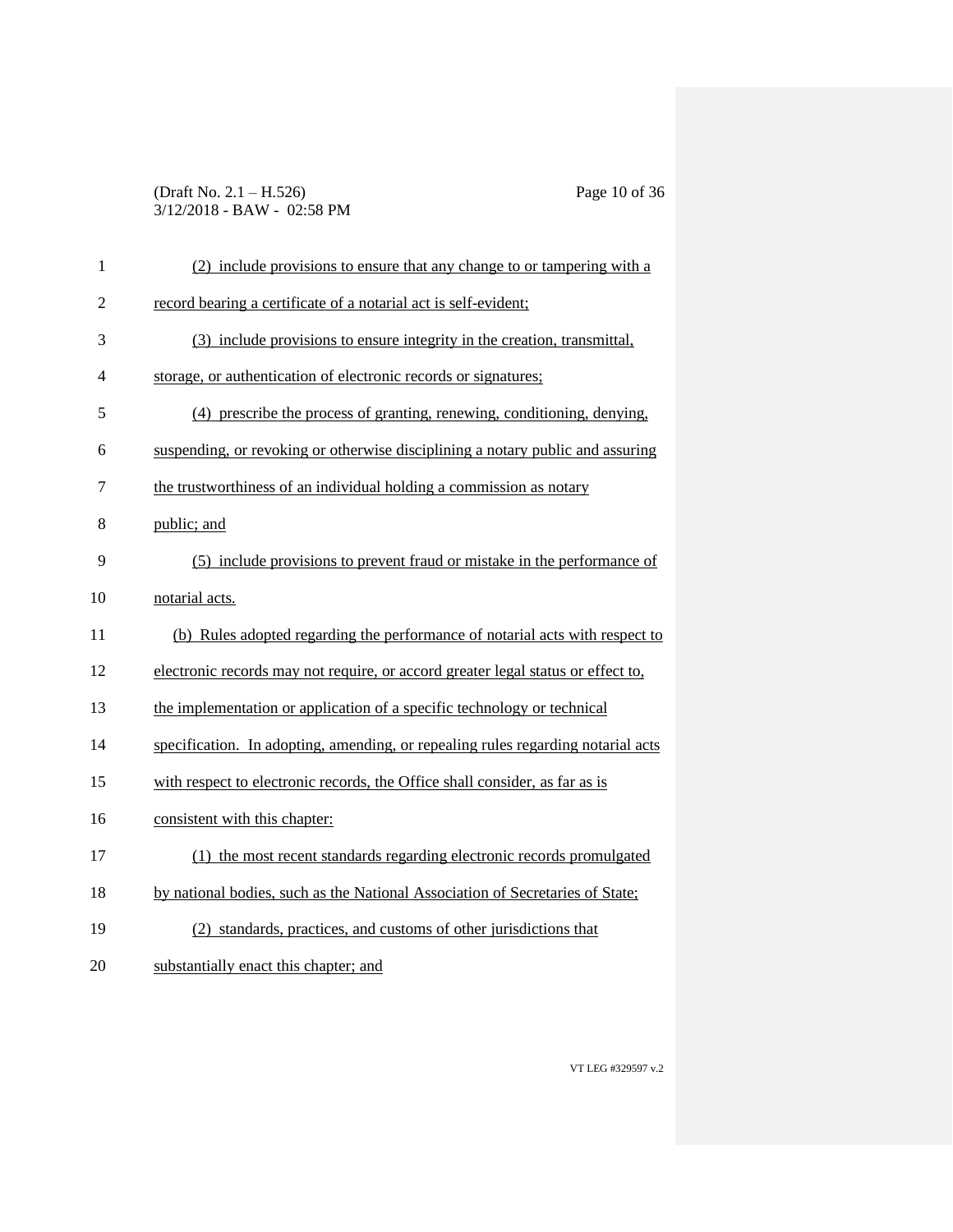### (Draft No. 2.1 – H.526) Page 11 of 36 3/12/2018 - BAW - 02:58 PM

| $\mathbf{1}$ | (3) the views of governmental officials and entities and other interested                                                                    |
|--------------|----------------------------------------------------------------------------------------------------------------------------------------------|
| 2            | persons.                                                                                                                                     |
| 3            | § 5324. FEES                                                                                                                                 |
| 4            | For the issuance of a commission as a notary public, the Office shall collect                                                                |
| 5            | a fee of \$15.00.                                                                                                                            |
| 6            | Subchapter 3. Commissions                                                                                                                    |
| 7            | § 5341. COMMISSION AS NOTARY PUBLIC; QUALIFICATIONS; NO                                                                                      |
| 8            | <b>IMMUNITY OR BENEFIT</b>                                                                                                                   |
| 9            | (a) An individual qualified under subsection (b) of this section may apply                                                                   |
| 10           | to the Office for a commission as a notary public. The applicant shall comply                                                                |
| 11           | with and provide the information required by rules adopted by the Office and                                                                 |
| 12           | pay the application fee set forth in section 5324 of this chapter.                                                                           |
| 13           | (b) An applicant for a commission as a notary public shall:                                                                                  |
| 14           | $(1)$ be at least 18 years of age;                                                                                                           |
| 15           | (2) be a citizen or permanent legal resident of the United States;                                                                           |
| 16           | (3) be a resident of or have a place of employment or practice in                                                                            |
| 17           | this State;                                                                                                                                  |
| 18           | (4) not be disqualified to receive a commission under section 5342 of                                                                        |
| 19           | this chapter; and                                                                                                                            |
| 20           | (5) pass a basic examination approved by the Office based on the                                                                             |
| 21           | statutes, rules, and ethics relevant to notarial acts.<br><b>Comment [BAW13]:</b> See Sec. 8(4) re: 2/1/21 eff.<br>date of this subdiv. (5). |
|              |                                                                                                                                              |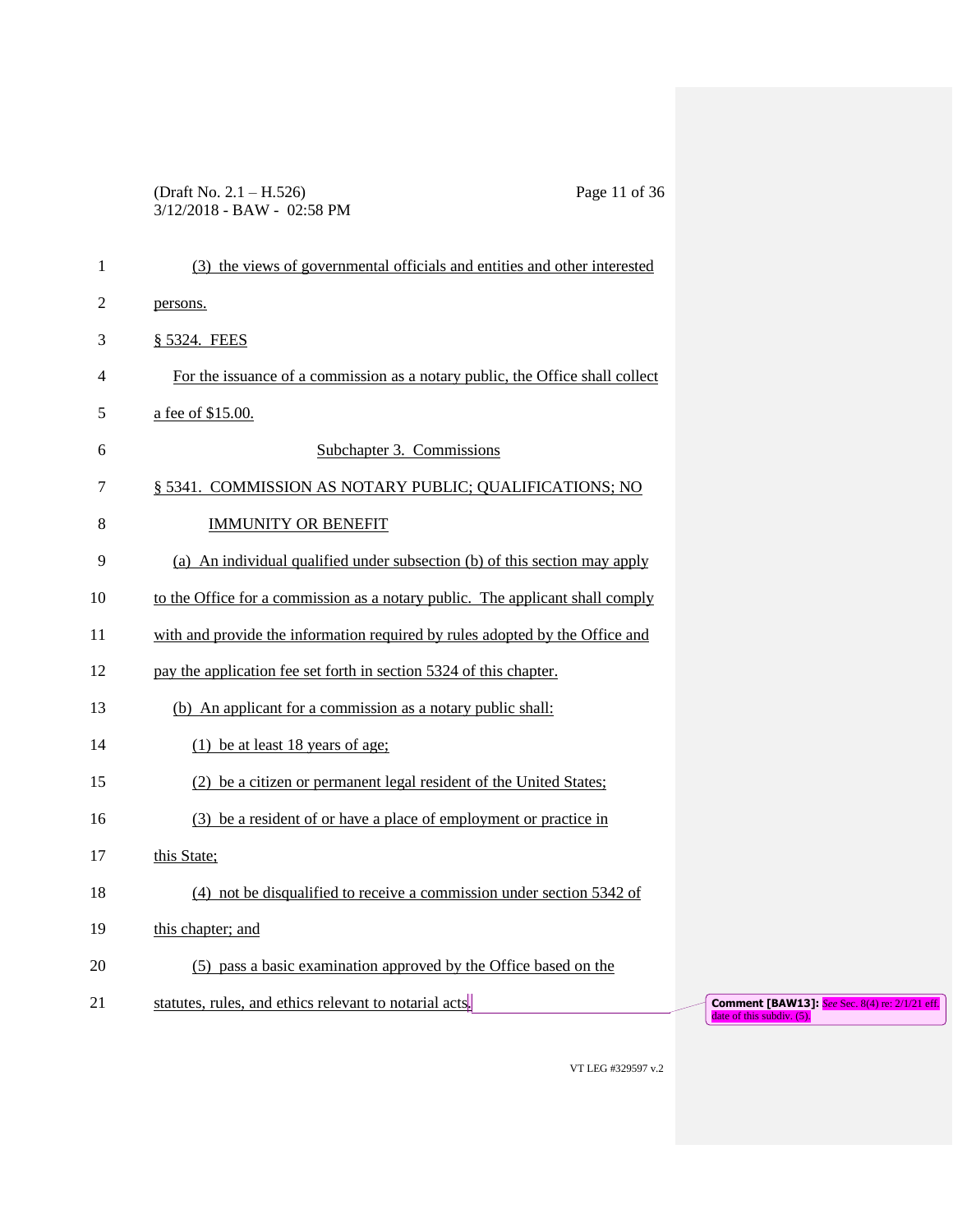### (Draft No. 2.1 – H.526) Page 12 of 36 3/12/2018 - BAW - 02:58 PM

| $\mathbf{1}$   | (c) Before issuance of a commission as a notary public, an applicant for the      |                            |
|----------------|-----------------------------------------------------------------------------------|----------------------------|
| $\overline{2}$ | commission shall execute an oath of office and submit it to the Office.           |                            |
| 3              | (d) Upon compliance with this section, the Office shall issue a commission        |                            |
| 4              | as a notary public to an applicant, which shall be valid through the then current |                            |
| 5              | commission term end date.                                                         | $\epsilon$<br>$\mathbf{P}$ |
| 6              | (e) A commission to act as a notary public authorizes the notary public to        |                            |
| 7              | perform notarial acts. The commission does not provide the notary public any      |                            |
| 8              | immunity or benefit conferred by law of this State on public officials or         |                            |
| 9              | employees.                                                                        |                            |
| 10             | § 5342. GROUNDS TO DENY, REFUSE TO RENEW, REVOKE,                                 |                            |
| 11             | SUSPEND, OR CONDITION COMMISSION OF NOTARY                                        |                            |
| 12             | <b>PUBLIC</b>                                                                     |                            |
| 13             | (a) The Office may deny, refuse to renew, revoke, suspend, or impose a            |                            |
| 14             | condition on a commission as notary public for any act or omission that           |                            |
| 15             | demonstrates the individual lacks the honesty, integrity, competence, or          |                            |
| 16             | reliability to act as a notary public, including:                                 |                            |
| 17             | (1) failure to comply with this chapter;                                          |                            |
| 18             | (2) a fraudulent, dishonest, or deceitful misstatement or omission in the         |                            |
| 19             | application for a commission as a notary public submitted to the Office;          |                            |
| 20             | (3) a conviction of the applicant or notary public of any felony or a             |                            |
| 21             | crime involving fraud, dishonesty, or deceit;                                     |                            |
|                |                                                                                   |                            |

**Comment [BAW14]: VBA and SoS agree.** Phrase replaced "for a term of two years"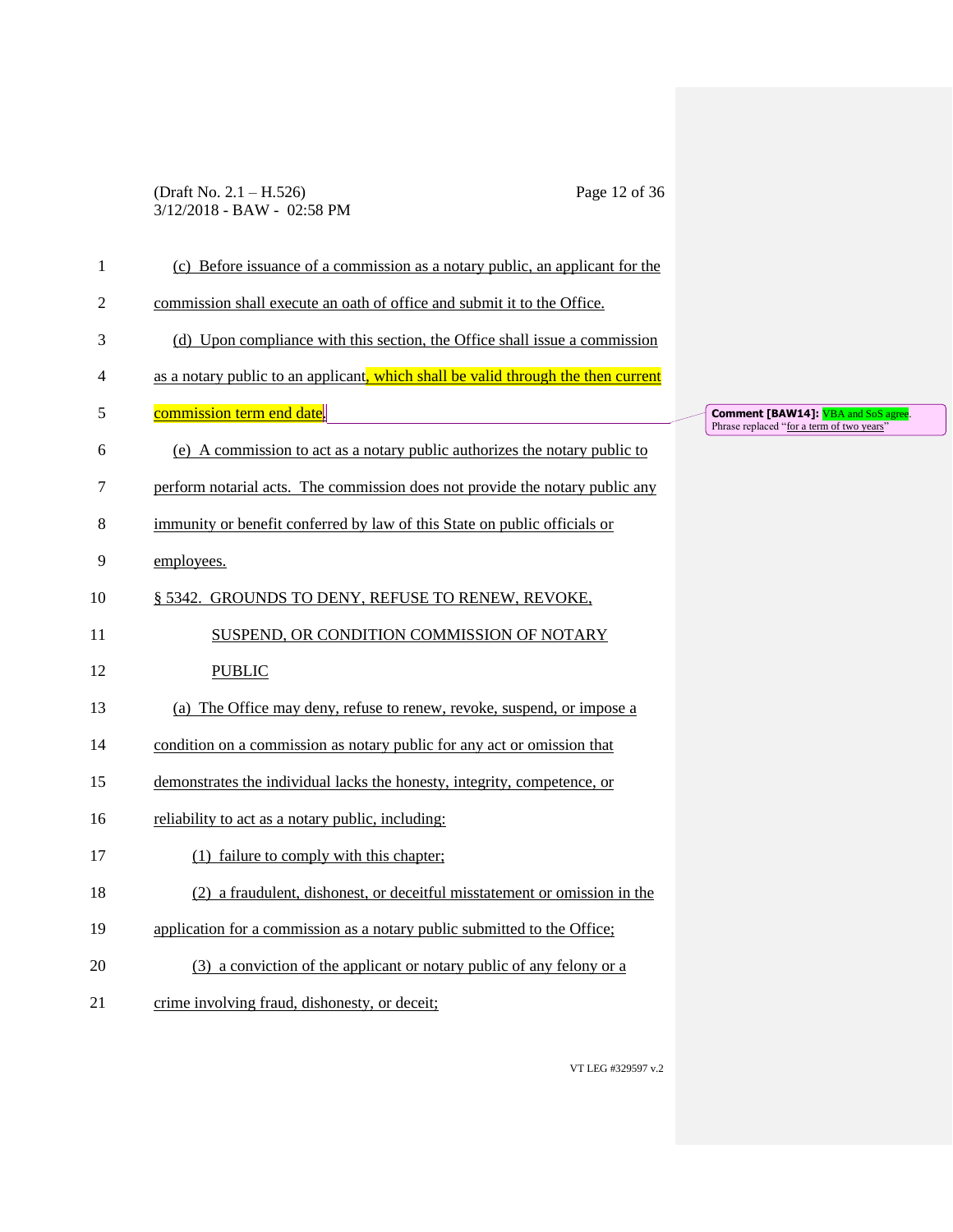### (Draft No. 2.1 – H.526) Page 13 of 36 3/12/2018 - BAW - 02:58 PM

| $\mathbf{1}$   | (4) a finding against, or admission of liability by, the applicant or notary        |
|----------------|-------------------------------------------------------------------------------------|
| $\overline{2}$ | public in any legal proceeding or disciplinary action based on the applicant's      |
| 3              | or notary public's fraud, dishonesty, or deceit;                                    |
| $\overline{4}$ | (5) failure by the notary public to discharge any duty required of a                |
| 5              | notary public, whether by this chapter, rules of the Office, or any federal or      |
| 6              | State law;                                                                          |
| 7              | (6) use of false or misleading advertising or representation by the notary          |
| 8              | public representing that the notary has a duty, right, or privilege that the notary |
| 9              | does not have;                                                                      |
| 10             | (7) violation by the notary public of a rule of the Office regarding a              |
| 11             | notary public;                                                                      |
| 12             | (8) denial, refusal to renew, revocation, suspension, or conditioning of a          |
| 13             | notary public commission in another state; or                                       |
| 14             | (9) committing any of the conduct set forth in $3 \text{ V.S.A. }$ \$ 129a(a).      |
| 15             | (b) If the Office denies, refuses to renew, revokes, suspends, or imposes           |
| 16             | conditions on a commission as a notary public, the applicant or notary public is    |
| 17             | entitled to timely notice and hearing in accordance with 3 V.S.A. chapter 25.       |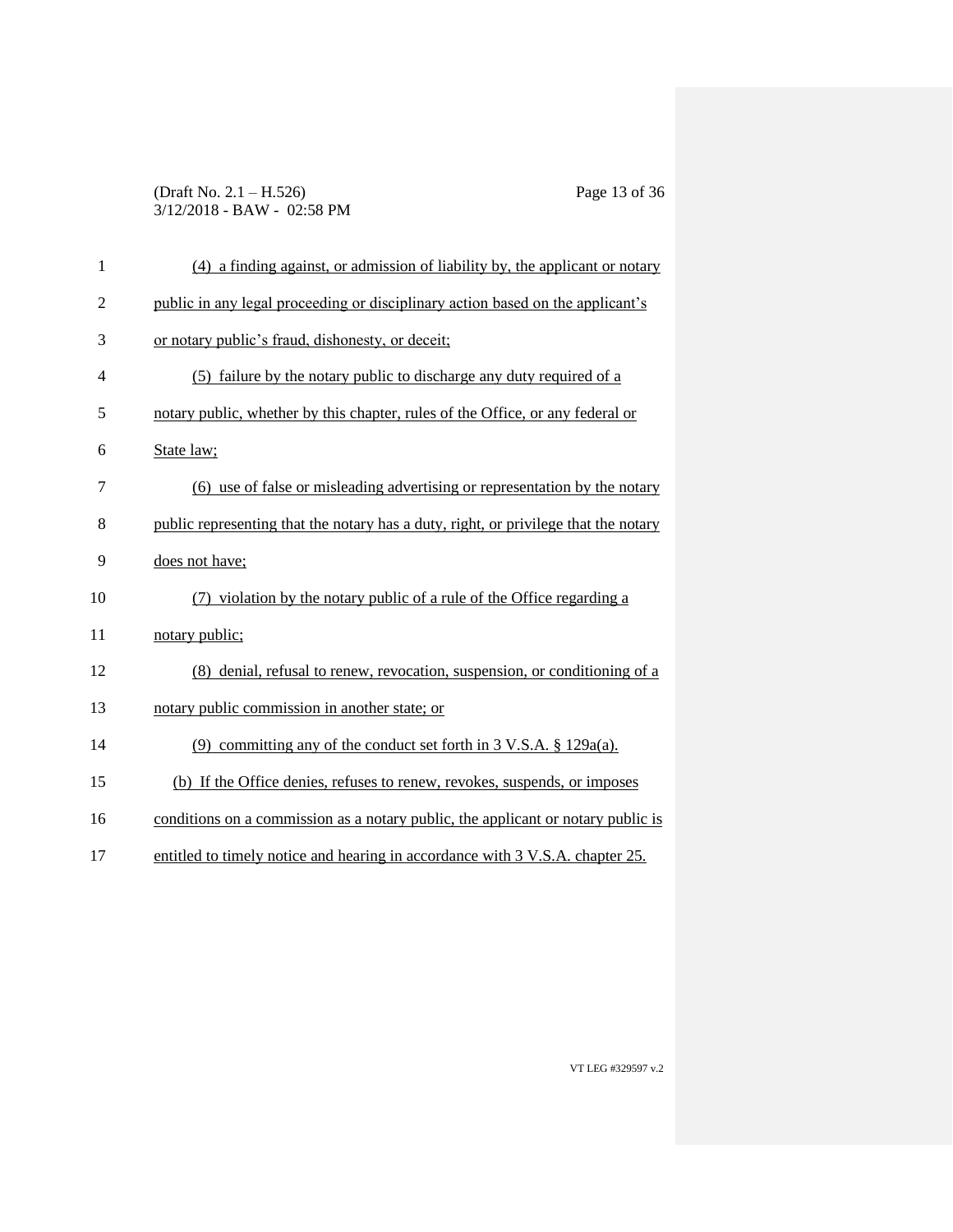(Draft No. 2.1 – H.526) Page 14 of 36 3/12/2018 - BAW - 02:58 PM

| 1  | § 5343. RENEWALS; CONTINUING EDUCATION                                           |                                                                                                  |
|----|----------------------------------------------------------------------------------|--------------------------------------------------------------------------------------------------|
| 2  | (a) Biennially, the Office shall provide a renewal notice to each                | <b>Comment [BAW15]: VBA and SoS agree.</b> Was<br>former subsec. (c); non-substantive revisions. |
| 3  | commissioned notary public. Upon receipt of a notary public's completed          |                                                                                                  |
| 4  | renewal, payment of the fee as set forth in section 5324 of this chapter, and    |                                                                                                  |
| 5  | evidence of eligibility, the Office shall issue to him or her a new commission.  |                                                                                                  |
| 6  | $(b)$ A notary public applying for renewal shall complete continuing             | <b>Comment [BAW16]:</b> Former subsec. (a), revised<br>for clarity.                              |
| 7  | education approved by the Office, which shall not be required to exceed two      | See Sec. $8(4)$ re: $2/1/21$ eff. date of this subsec. (b).                                      |
| 8  | hours, during the preceding two-year period.                                     |                                                                                                  |
| 9  | (c) The Office, with the advice of the advisor appointees, shall establish by    |                                                                                                  |
| 10 | rule guidelines and criteria for continuing education credit.                    |                                                                                                  |
| 11 | § 5344. DATABASE OF NOTARIES PUBLIC                                              |                                                                                                  |
| 12 | The Office shall maintain an electronic database of notaries public:             |                                                                                                  |
| 13 | (1) through which a person may verify the authority of a notary public to        |                                                                                                  |
| 14 | perform notarial acts; and                                                       |                                                                                                  |
| 15 | (2) that indicates whether a notary public has notified the Office that the      |                                                                                                  |
| 16 | notary public will be performing notarial acts on electronic records.            |                                                                                                  |
| 17 | § 5345. PROHIBITIONS; OFFENSES                                                   |                                                                                                  |
| 18 | (a) A person shall not perform or attempt to perform a notarial act or hold      |                                                                                                  |
| 19 | himself or herself out as being able to do so in this State without first having |                                                                                                  |
| 20 | been commissioned.                                                               |                                                                                                  |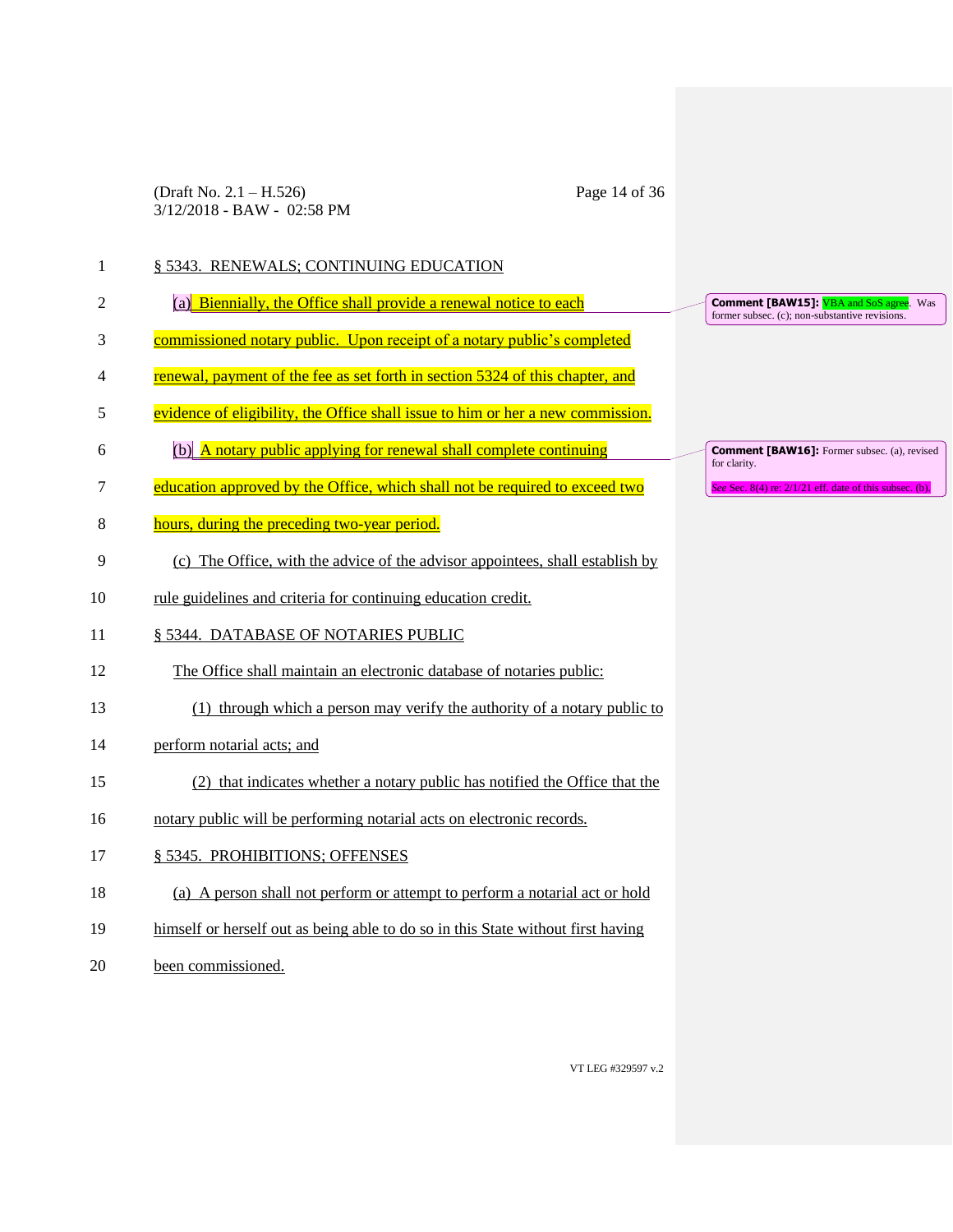### (Draft No. 2.1 – H.526) Page 15 of 36 3/12/2018 - BAW - 02:58 PM

| (b) A person shall not use in connection with the person's name any letters,       |                                           |
|------------------------------------------------------------------------------------|-------------------------------------------|
| words, or insignia indicating or implying that the person is a notary public       |                                           |
| unless commissioned in accordance with this chapter.                               |                                           |
| (c) A person shall not perform or attempt to perform a notarial act while his      |                                           |
| or her commission has been revoked or suspended.                                   |                                           |
| (d) A person who violates a provision of this section shall be subject to a        |                                           |
| fine of not more than \$5,000.00 or imprisonment for not more than one year, or    |                                           |
| both. Prosecution may occur upon the complaint of the Attorney General or a        |                                           |
| State's Attorney and shall not act as a bar to civil or administrative proceedings |                                           |
| involving the same conduct.                                                        |                                           |
| (e) A commission as a notary public shall not authorize an individual to           |                                           |
| assist a person in drafting legal records, give legal advice, or otherwise         |                                           |
| practice law.                                                                      |                                           |
| (f) Except as otherwise allowed by law, a notary public shall not withhold         |                                           |
| access to or possession of an original record provided by a person who seeks       | <b>Comment [BAW17]:</b> VBA and SoS agree |
| performance of a notarial act by the notary public.                                |                                           |
| Subchapter 4. Notarial Acts                                                        |                                           |
| § 5361. NOTARIAL ACTS IN THIS STATE; AUTHORITY TO PERFORM                          |                                           |
| (a) A notarial act may only be performed in this State by a notary public          |                                           |
| commissioned under this chapter.                                                   |                                           |
|                                                                                    |                                           |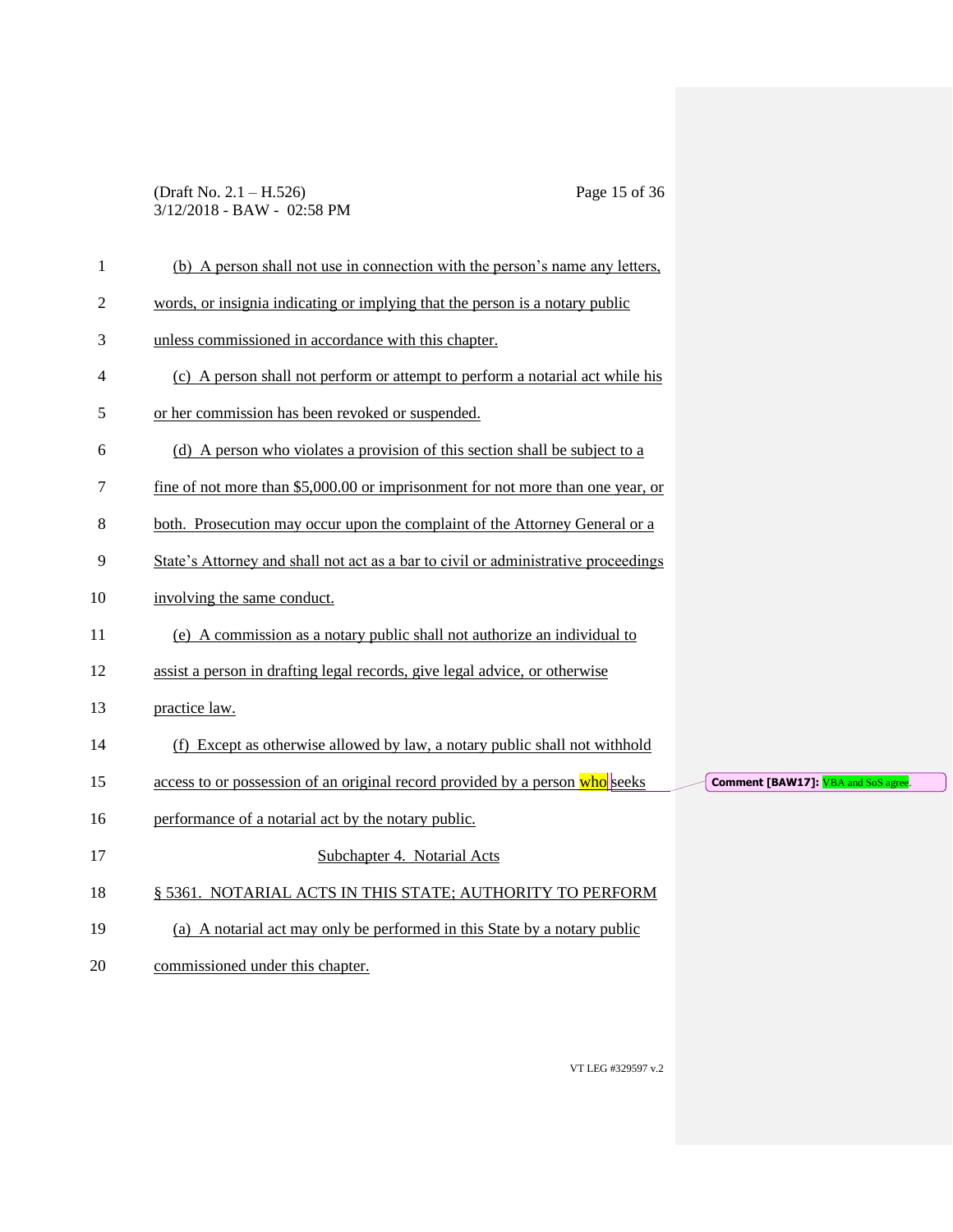### (Draft No. 2.1 – H.526) Page 16 of 36 3/12/2018 - BAW - 02:58 PM

| $\mathbf{1}$   | (b) The signature and title of an individual performing a notarial act in this                 |                            |
|----------------|------------------------------------------------------------------------------------------------|----------------------------|
| $\mathfrak{2}$ | State are prima facie evidence that the signature is genuine and that the                      |                            |
| 3              | individual holds the designated title.                                                         |                            |
| $\overline{4}$ | § 5362. AUTHORIZED NOTARIAL ACTS                                                               |                            |
| 5              | (a) A notary public may perform a notarial act authorized by this chapter or                   |                            |
| 6              | otherwise by law of this State.                                                                |                            |
| 7              | (b) A notary public shall not perform a notarial act with respect to a record                  |                            |
| 8              | to which the <b>notary public</b> or the <b>notary public's</b> spouse is a party, or in which | $\epsilon$<br>$\mathbf{F}$ |
| 9              | either of them has a direct beneficial interest. A notarial act performed in                   | $\mathbf I$                |
| 10             | violation of this subsection is voidable.                                                      |                            |
| 11             | § 5363. REQUIREMENTS FOR CERTAIN NOTARIAL ACTS                                                 |                            |
| 12             | (a) Acknowledgments. A notary public who takes an acknowledgment of a                          |                            |
| 13             | record shall determine, from personal knowledge or satisfactory evidence of                    |                            |
| 14             | the identity of the individual, that the individual appearing before the officer               |                            |
| 15             | and making the acknowledgment has the identity claimed and that the                            |                            |
| 16             | signature on the record is the signature of the individual.                                    |                            |
| 17             | (b) Verifications. A notary public who takes a verification of a statement                     |                            |
| 18             | on oath or affirmation shall determine, from personal knowledge or                             |                            |
| 19             | satisfactory evidence of the identity of the individual, that the individual                   |                            |
| 20             | appearing before the officer and making the verification has the identity                      |                            |
|                |                                                                                                |                            |

**Comment [BAW18]: <mark>VBA and SoS agree</mark>.**<br>Replaced "<u>officer</u>" and "<u>officer's</u>" as leftover from<br>House-passed bill's use of "notarial officer."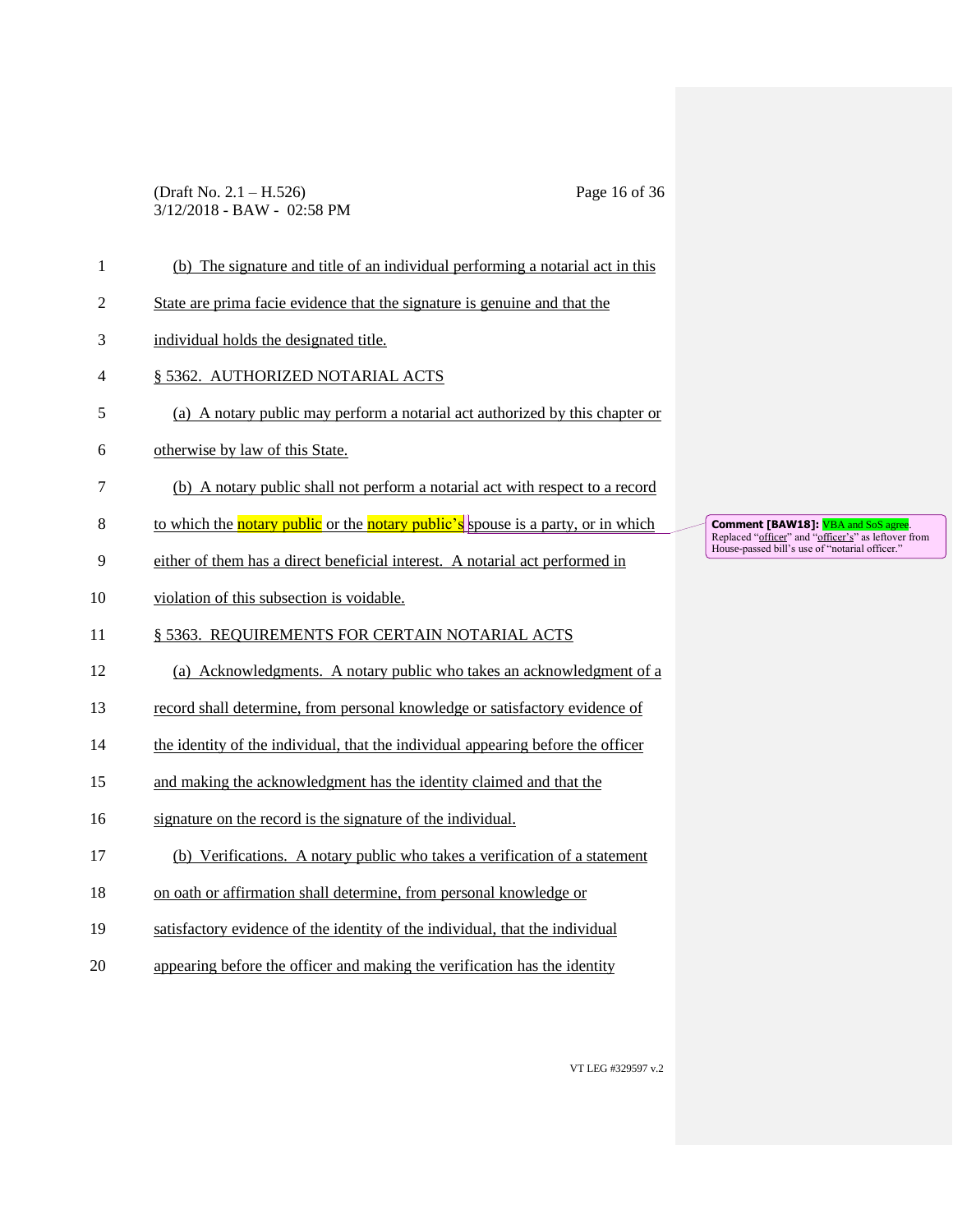### (Draft No. 2.1 – H.526) Page 17 of 36 3/12/2018 - BAW - 02:58 PM

| 1              | claimed and that the signature on the statement verified is the signature of the  |                                                                                                               |
|----------------|-----------------------------------------------------------------------------------|---------------------------------------------------------------------------------------------------------------|
| $\overline{c}$ | individual.                                                                       |                                                                                                               |
| 3              | (c) Signatures. A notary public who attests to a signature in an                  |                                                                                                               |
| 4              | acknowledgment or verification shall determine, from personal knowledge or        | <b>Comment [BAW19]: Added. VBA and SoS</b><br>agree.                                                          |
| 5              | satisfactory evidence of the identity of the individual, that the individual      |                                                                                                               |
| 6              | appearing before the officer and signing the record has the identity claimed.     | <b>Comment [BAW20]: VBA and SoS agree</b> to<br>remove former subsec. (d) re: copies, which read:             |
| 7              | (d) Protests. A notary public who makes or notes a protest of a negotiable        | (d) Copies. A notary public who certifies or attests<br>a copy of a record or an item that was copied shall   |
| 8              | instrument shall determine the matters set forth in 9A V.S.A. § 3-505(b),         | determine that the copy is a full, true, and accurate<br>transcription or reproduction of the record or item. |
| 9              | protest; certificate of dishonor.                                                 |                                                                                                               |
| 10             | § 5364. PERSONAL APPEARANCE REQUIRED                                              |                                                                                                               |
| 11             | $(a)$ If a notarial act relates to a statement made in or a signature executed on |                                                                                                               |
| 12             | a record, the individual making the statement or executing the signature shall    |                                                                                                               |
| 13             | appear personally before the notary public.                                       |                                                                                                               |
| 14             | (b) A personal appearance does not include an acknowledgment using                |                                                                                                               |
| 15             | video conferencing software that uses the transmission of video images, or any    |                                                                                                               |
| 16             | other form of communication in which the notary public and the person             |                                                                                                               |
| 17             | requesting the notarial act are not in the same physical location at the same     |                                                                                                               |
| 18             | time.                                                                             | <b>Comment [BAW21]: Added. VBA and SoS</b><br>agree.                                                          |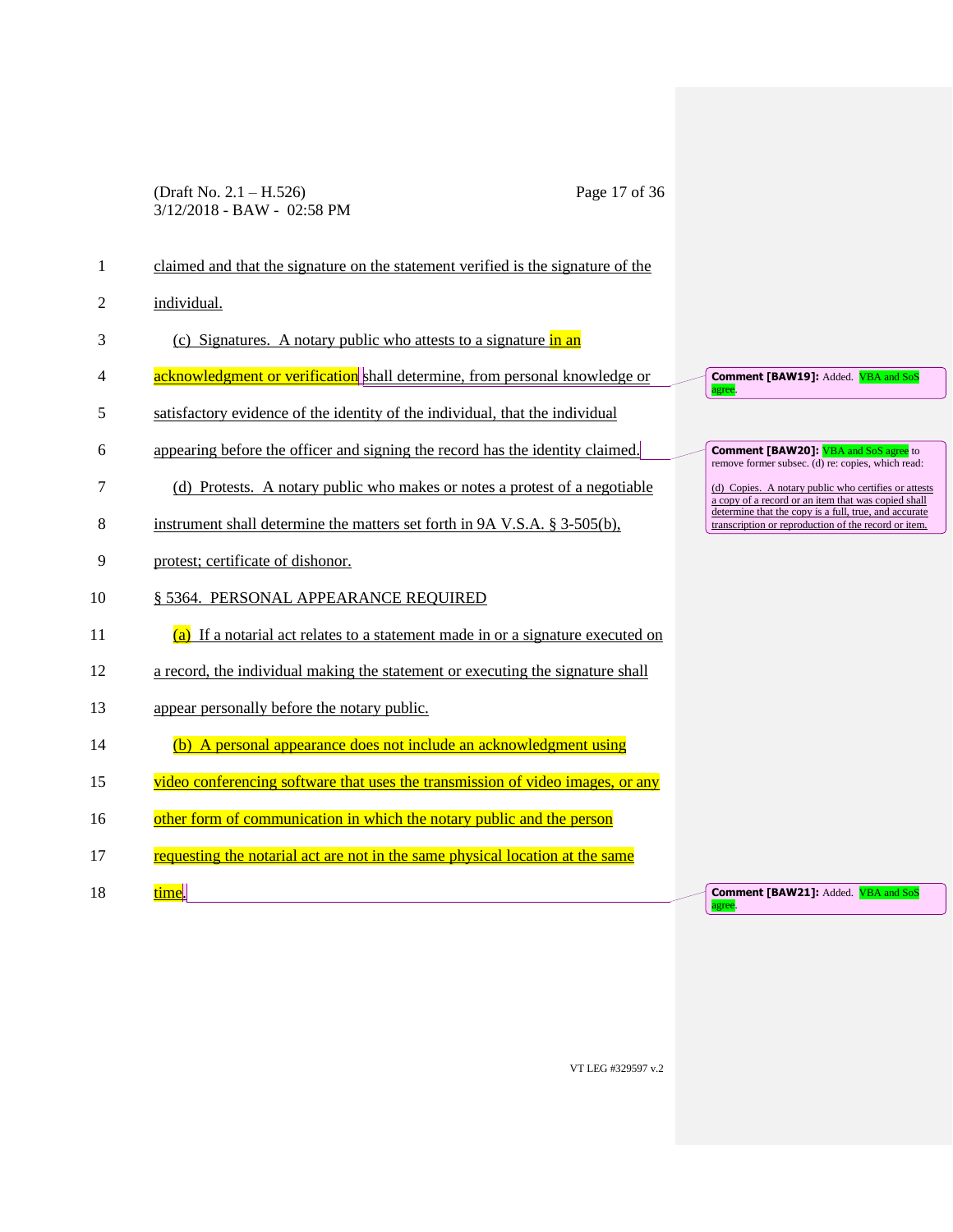(Draft No. 2.1 – H.526) Page 18 of 36 3/12/2018 - BAW - 02:58 PM

| 1  | § 5365. IDENTIFICATION OF INDIVIDUAL                                               |
|----|------------------------------------------------------------------------------------|
| 2  | (a) Personal knowledge. A notary public has personal knowledge of the              |
| 3  | identity of an individual appearing before the officer if the individual is        |
| 4  | personally known to the officer through dealings sufficient to provide             |
| 5  | reasonable certainty that the individual has the identity claimed.                 |
| 6  | (b) Satisfactory evidence. A notary public has satisfactory evidence of the        |
| 7  | identity of an individual appearing before the officer if the officer can identify |
| 8  | the individual:                                                                    |
| 9  | $(1)$ by means of:                                                                 |
| 10 | (A) a passport, driver's license, or government issued non-driver                  |
| 11 | identification card, which is current or expired not more than three years before  |
| 12 | performance of the notarial act; or                                                |
| 13 | (B) another form of government identification issued to an                         |
| 14 | individual, which is current or expired not more than three years before           |
| 15 | performance of the notarial act, contains the signature or a photograph of the     |
| 16 | individual, and is satisfactory to the officer; or                                 |
| 17 | (2) by a verification on oath or affirmation of a credible witness                 |
| 18 | personally appearing before the officer and known to the officer or whom the       |
| 19 | officer can identify on the basis of a passport, driver's license, or government   |
| 20 | issued non-driver identification card, which is current or expired not more than   |
| 21 | three years before performance of the notarial act.                                |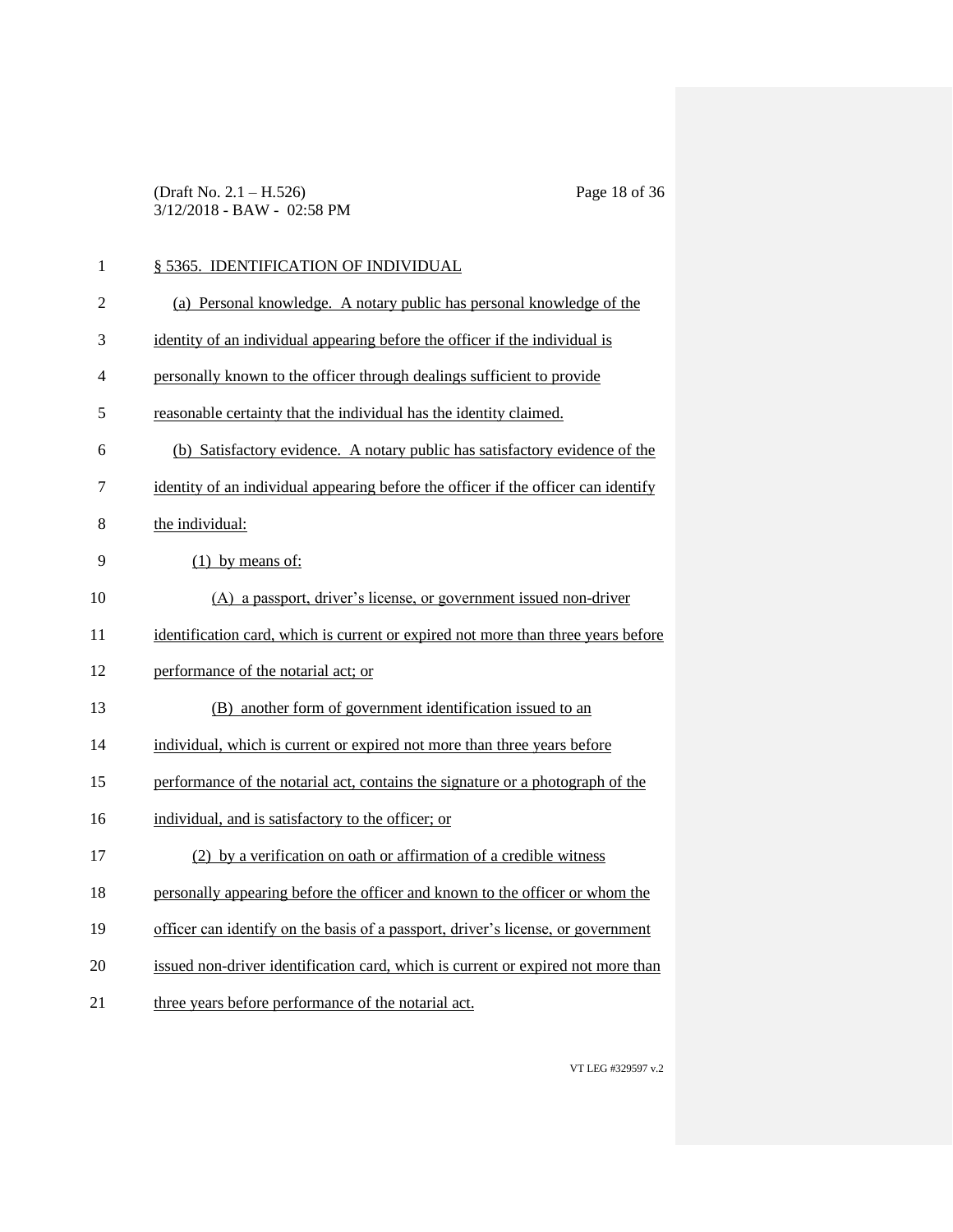### (Draft No. 2.1 – H.526) Page 19 of 36 3/12/2018 - BAW - 02:58 PM

| $\mathbf{1}$   | (c) Additional information. A notary public may require an individual to         |                                               |
|----------------|----------------------------------------------------------------------------------|-----------------------------------------------|
| $\overline{c}$ | provide additional information or identification credentials necessary to assure |                                               |
| 3              | the notary public of the identity of the individual.                             |                                               |
| 4              | § 5366. SIGNATURE IF INDIVIDUAL UNABLE TO SIGN                                   |                                               |
| 5              | If an individual is physically unable to sign a record, the individual may       |                                               |
| 6              | direct an individual other than the notary public to sign the individual's name  |                                               |
| 7              | on the record. The notary public shall insert "Signature affixed by (name of     |                                               |
| 8              | other individual) at the direction of (name of individual)" or words of similar  |                                               |
| 9              | import.                                                                          |                                               |
| 10             | § 5367. CERTIFICATE OF NOTARIAL ACT                                              |                                               |
| 11             | (a) A notarial act shall be evidenced by a certificate. The certificate shall:   |                                               |
| 12             | (1) be executed contemporaneously with the performance of the                    |                                               |
| 13             | notarial act;                                                                    |                                               |
| 14             | (2) be signed and dated by the notary public and be signed in the same           |                                               |
| 15             | manner as on file with the Office:                                               |                                               |
| 16             | (3) identify the jurisdiction in which the notarial act is performed;            |                                               |
| 17             | (4) contain the title of office of the notary public; and                        |                                               |
| 18             | (5) indicate the date of expiration of the officer's commission.                 |                                               |
| 19             | $(b)(1)$ If a notarial act regarding a tangible record is performed by a notary  |                                               |
| 20             | public, an official stamp shall be affixed to or embossed on the certificate.    | <b>Comment [BAW22]:</b> VBA and SoS disagree. |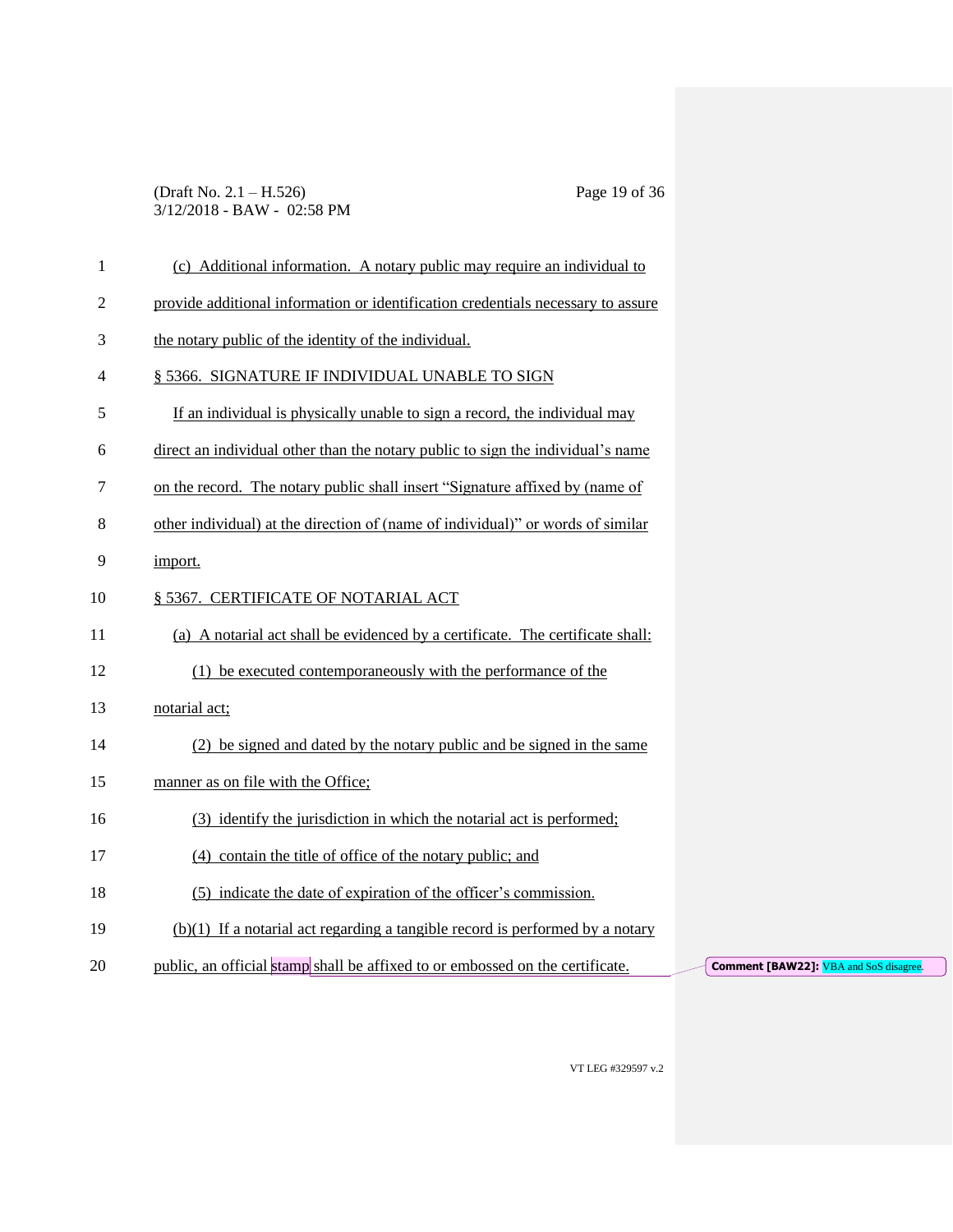### (Draft No. 2.1 – H.526) Page 20 of 36 3/12/2018 - BAW - 02:58 PM

| 1  | (2) If a notarial act regarding an electronic record is performed by a             |                                                                                                                                       |
|----|------------------------------------------------------------------------------------|---------------------------------------------------------------------------------------------------------------------------------------|
| 2  | notary public and the certificate contains the information specified in            |                                                                                                                                       |
| 3  | subdivisions (a)(2)–(4) of this section, an official stamp may be attached to or   | <b>Comment [BAW23]:</b> VBA and SoS disagree.                                                                                         |
| 4  | logically associated with the certificate.                                         |                                                                                                                                       |
| 5  | (c) A certificate of a notarial act is sufficient if it meets the requirements of  |                                                                                                                                       |
| 6  | subsections (a) and (b) of this section and:                                       |                                                                                                                                       |
| 7  | (1) is in a short form as set forth in section 5368 of this chapter;               |                                                                                                                                       |
| 8  | (2) is in a form otherwise permitted by the law of this State;                     |                                                                                                                                       |
| 9  | (3) is in a form permitted by the law applicable in the jurisdiction in            |                                                                                                                                       |
| 10 | which the notarial act was performed; or                                           |                                                                                                                                       |
| 11 | (4) sets forth the actions of the notary public and the actions are                |                                                                                                                                       |
| 12 | sufficient to meet the requirements of the notarial act as provided in sections    |                                                                                                                                       |
| 13 | 5362–5364 of this chapter or a law of this State other than this chapter.          |                                                                                                                                       |
| 14 | (d) By executing a certificate of a notarial act, a notary public certifies that   | <b>Comment [BAW24]:</b> VBA and SoS disagree.                                                                                         |
| 15 | the notary public has complied with the requirements and made the                  |                                                                                                                                       |
| 16 | determinations specified in sections 5363–5365 of this chapter.                    |                                                                                                                                       |
|    |                                                                                    |                                                                                                                                       |
| 17 | (e) A notary public shall not affix the <b>notary public's</b> signature to, or    | <b>Comment [BAW25]: VBA</b> and SoS agree.<br>Replaced "officer's" as leftover from House-passed<br>bill's use of "notarial officer." |
| 18 | logically associate it with, a certificate until the notarial act has been         | <b>Comment [BAW26]:</b> VBA and SoS disagree.                                                                                         |
| 19 | performed.                                                                         |                                                                                                                                       |
| 20 | $(f)(1)$ If a notarial act is performed regarding a tangible record, a certificate |                                                                                                                                       |
| 21 | shall be part of, or securely attached to, the record.                             |                                                                                                                                       |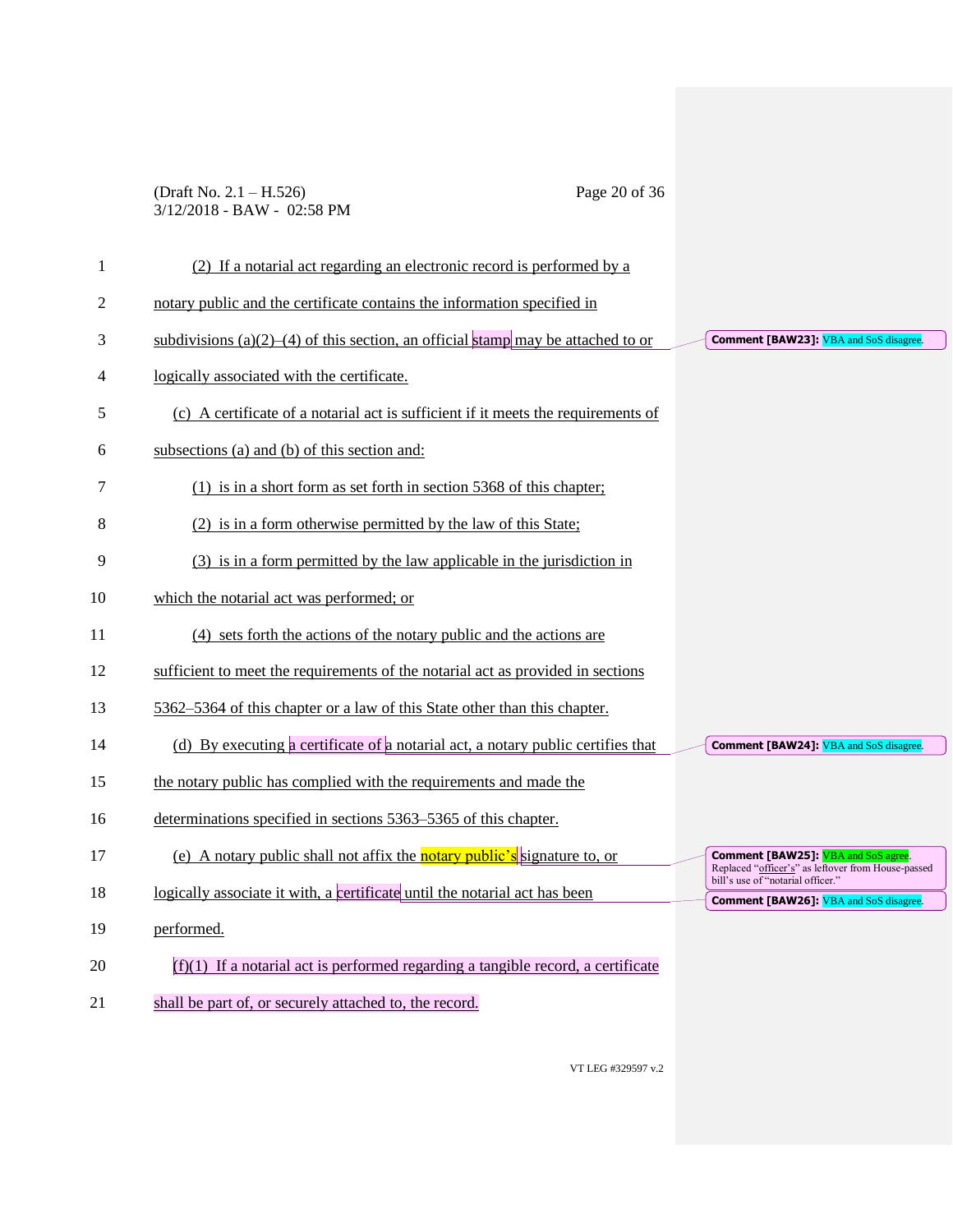### (Draft No. 2.1 – H.526) Page 21 of 36 3/12/2018 - BAW - 02:58 PM

| 1              | (2) If a notarial act is performed regarding an electronic record, the         |                                                                            |
|----------------|--------------------------------------------------------------------------------|----------------------------------------------------------------------------|
| $\overline{c}$ | certificate shall be affixed to, or logically associated with, the electronic  |                                                                            |
| 3              | record.                                                                        | <b>Comment [BAW27]:</b> VBA and SoS disagree.                              |
| 4              | (3) If the Office has established standards by rule pursuant to section        |                                                                            |
| 5              | 5323 of this chapter for attaching, affixing, or logically associating the     |                                                                            |
| 6              | certificate, the process shall conform to those standards.                     | <b>Comment [BAW28]:</b> VBA and SoS disagree.                              |
| 7              | § 5368. SHORT-FORM CERTIFICATES                                                | <b>Comment [BAW29]:</b> VBA and SoS disagree re:<br>ALL OF SECTION § 5368. |
| 8              | The following short-form certificates of notarial acts shall be sufficient for |                                                                            |
| 9              | the purposes indicated, if completed with the information required by          |                                                                            |
| 10             | subsections $5367(a)$ and (b) of this chapter:                                 |                                                                            |
| 11             | (1) For an acknowledgment in an individual capacity:                           |                                                                            |
| 12             | State of Vermont [County] of                                                   |                                                                            |
| 13             | This record was acknowledged before me on<br>by                                |                                                                            |
| 14             | Name(s) of individual(s)<br>Date                                               |                                                                            |
| 15             | Signature of notary public                                                     |                                                                            |
| 16             | Stamp [                                                                        |                                                                            |
| 17             | Title of office<br>[My commission expires:                                     |                                                                            |
| 18             | (2) For an acknowledgment in a representative capacity:                        |                                                                            |
| 19             | State of Vermont [County] of                                                   |                                                                            |
| 20             | This record was acknowledged before me on<br>by                                |                                                                            |
|                |                                                                                |                                                                            |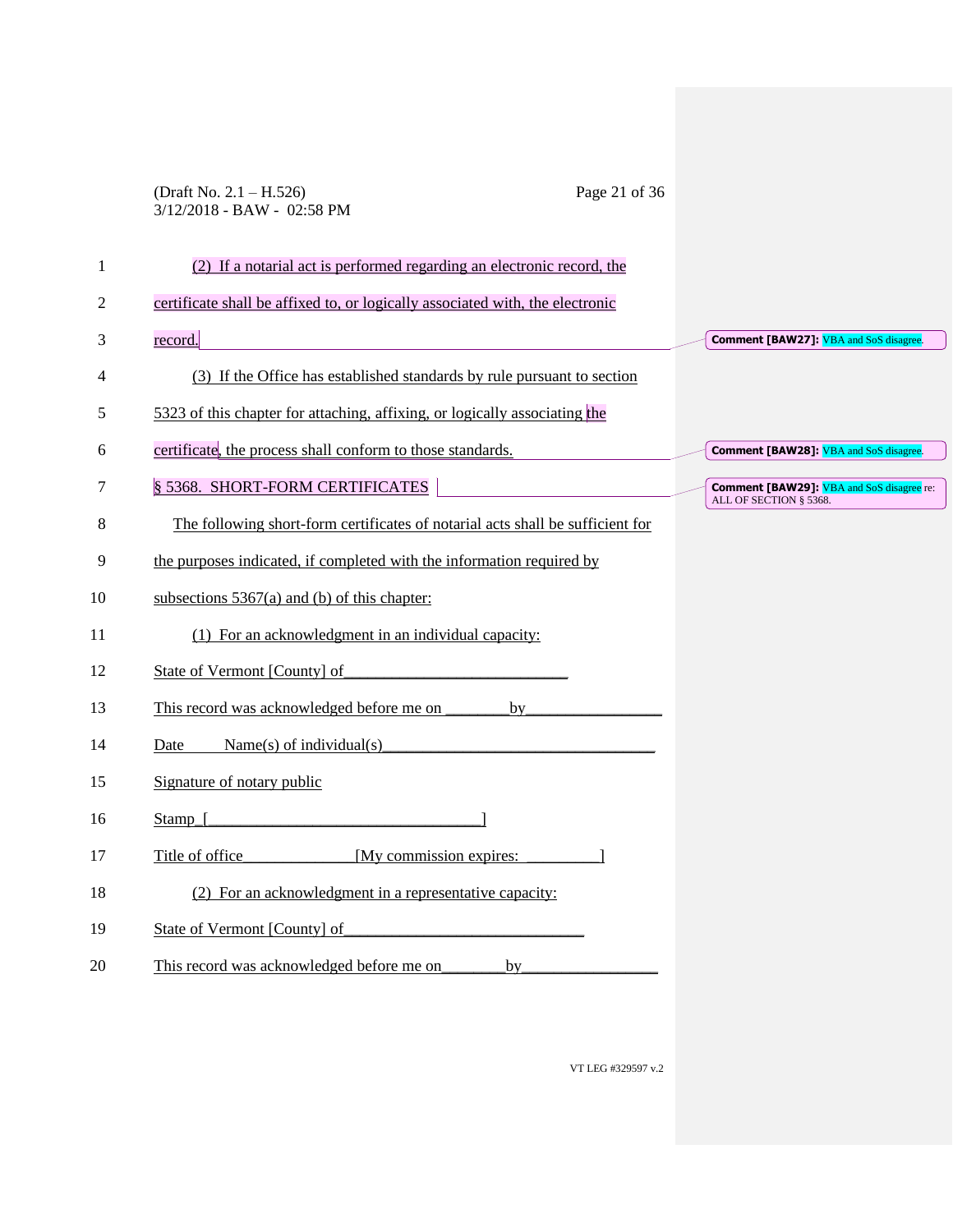(Draft No. 2.1 – H.526) Page 22 of 36 3/12/2018 - BAW - 02:58 PM

| 1  | Date Name(s) of individual(s)                  |
|----|------------------------------------------------|
| 2  |                                                |
| 3  |                                                |
| 4  | whom record was executed).                     |
| 5  | Signature of notary public                     |
| 6  |                                                |
| 7  | Title of office My commission expires: 1       |
| 8  | (3) For a verification on oath or affirmation: |
| 9  | State of Vermont [County] of                   |
| 10 | Signed and sworn to (or affirmed) before me on |
| 11 | by                                             |
| 12 |                                                |
| 13 | $Name(s)$ of individual(s) making statement    |
| 14 | Signature of notary public                     |
| 15 | $Stamp$ [                                      |
| 16 | Title of office [My commission expires: 1]     |
| 17 | (4) For attesting a signature:                 |
| 18 | State of Vermont [County] of                   |
| 19 |                                                |
| 20 | Date Name(s) of individual(s)                  |
| 21 | Signature of notary public                     |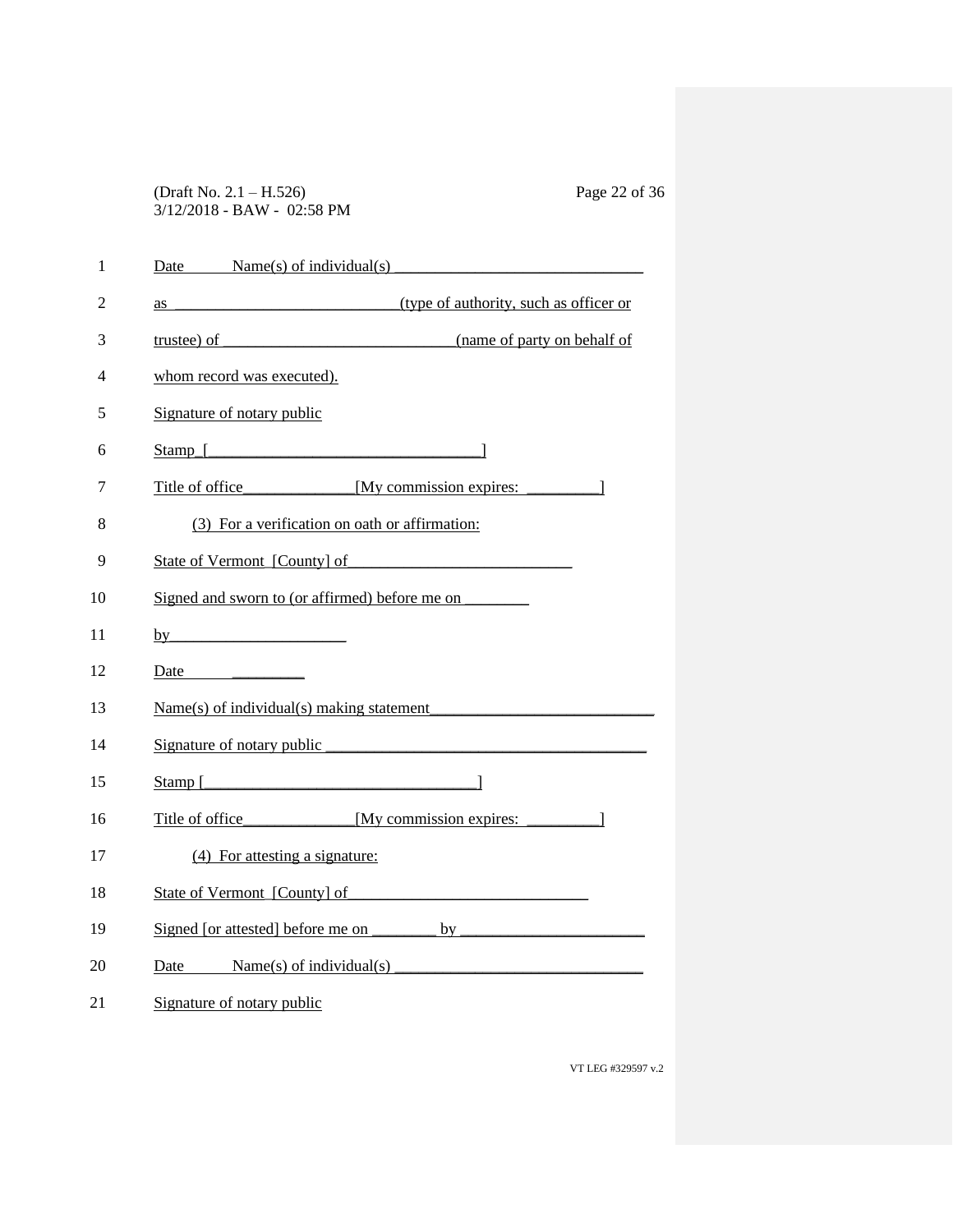(Draft No. 2.1 – H.526) Page 23 of 36 3/12/2018 - BAW - 02:58 PM

| 1  | Stamp                                                        |                                                                                  |                                                                                                                                     |
|----|--------------------------------------------------------------|----------------------------------------------------------------------------------|-------------------------------------------------------------------------------------------------------------------------------------|
| 2  | Title of office                                              | [My commission expires:                                                          | <b>Comment [BAW30]:</b> VBA and SoS agree to<br>remove former subdiv. (5), re: certifying copies.                                   |
| 3  | § 5369. OFFICIAL STAMP                                       |                                                                                  | Subdiv. (5) read:                                                                                                                   |
| 4  | The official stamp of a notary public shall:                 |                                                                                  | (5) For certifying a copy of a record:<br>State of Vermont [County]<br>of<br>I certify that the preceding or attached document is a |
| 5  |                                                              | (1) include the notary public's name, jurisdiction, and other information        | true, exact, complete, and unaltered copy made by<br>me from the original document, presented to me by<br>the document's custodian, |
| 6  | required by the Office; and                                  |                                                                                  | , and that, to the<br>best of my knowledge, the photocopied document is<br>neither a public record nor a publicly recordable        |
| 7  |                                                              | (2) be capable of being copied together with the record to which it is           | document, certified copies of which are available<br>from an official source other than a notary public.<br>Dated                   |
| 8  |                                                              | affixed or attached or with which it is logically associated.                    | Signature of notary public<br>Stamp_[<br>[My commission<br>Title of office                                                          |
| 9  | § 5370. STAMPING DEVICE                                      |                                                                                  | expires:<br><b>Comment [BAW31]:</b> VBA and SoS disagree re:                                                                        |
| 10 |                                                              | (a) A notary public is responsible for the security of the notary public's       | ALL OF SECTION § 5369.<br><b>Comment [BAW32]:</b> VBA and SoS disagree re:<br>ALL OF SECTION § 5370.                                |
| 11 |                                                              | stamping device and shall not allow another individual to use the device to      |                                                                                                                                     |
| 12 | perform a notarial act.                                      |                                                                                  |                                                                                                                                     |
| 13 |                                                              | (b) If a notary public's stamping device is lost or stolen, the notary public    |                                                                                                                                     |
| 14 |                                                              | or the notary public's personal representative or guardian shall notify promptly |                                                                                                                                     |
| 15 | the Office on discovering that the device is lost or stolen. |                                                                                  |                                                                                                                                     |
| 16 |                                                              | § 5371. NOTIFICATION REGARDING PERFORMANCE OF NOTARIAL                           |                                                                                                                                     |
| 17 |                                                              | ACT ON ELECTRONIC RECORD; SELECTION OF                                           |                                                                                                                                     |
| 18 | <b>TECHNOLOGY</b>                                            |                                                                                  |                                                                                                                                     |
| 19 |                                                              | (a) A notary public may select one or more tamper-evident technologies to        |                                                                                                                                     |
| 20 |                                                              | perform notarial acts with respect to electronic records from the tamper-        |                                                                                                                                     |
| 21 |                                                              | evident technologies approved by the Office by rule. A person shall not          | <b>Comment [BAW33]:</b> Phrase added. <b>VBA</b> and<br>SoS agree.                                                                  |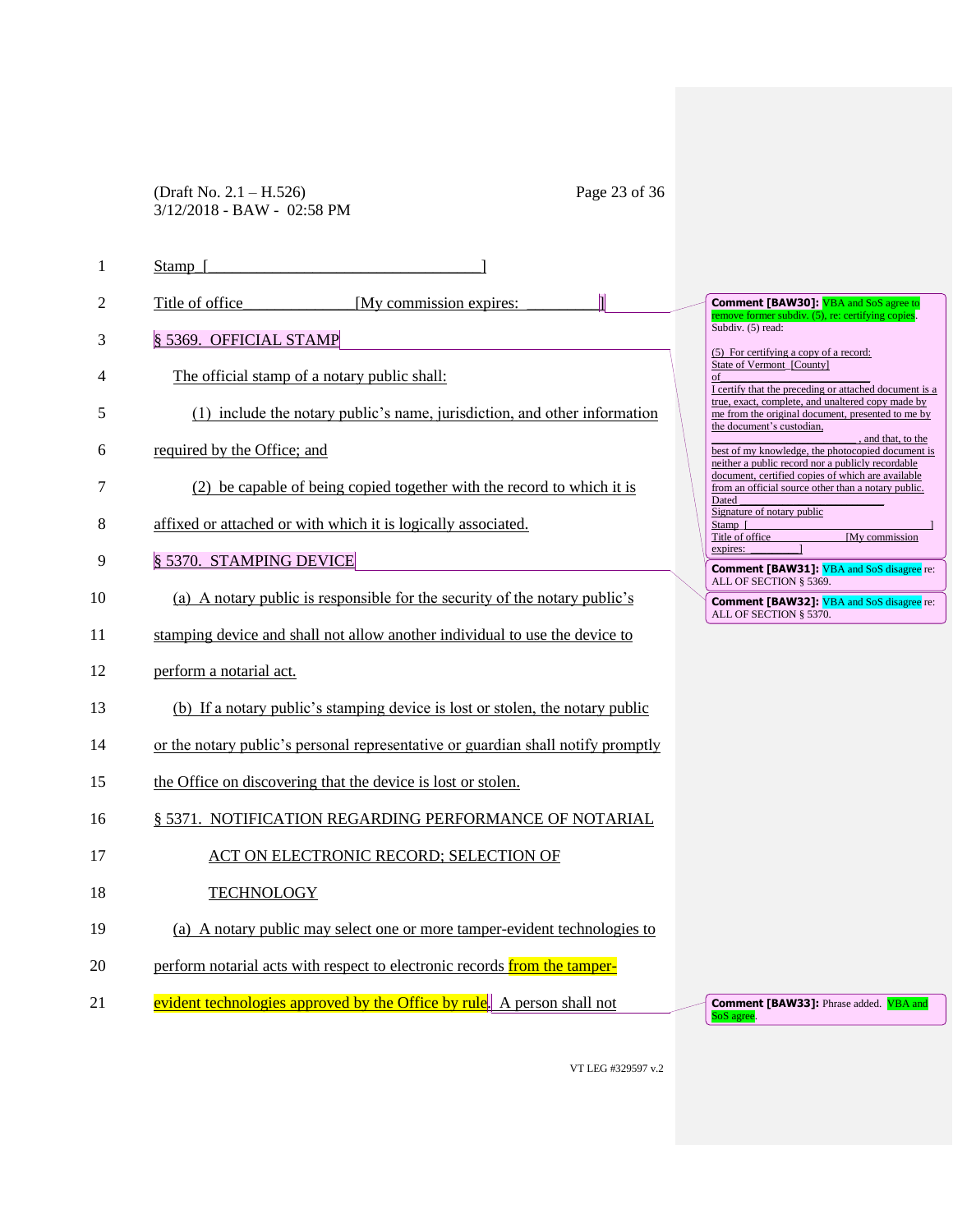### (Draft No. 2.1 – H.526) Page 24 of 36 3/12/2018 - BAW - 02:58 PM

| $\mathbf{1}$   | require a notary public to perform a notarial act with respect to an electronic    |  |
|----------------|------------------------------------------------------------------------------------|--|
| $\overline{c}$ | record with a technology that the notary public has not selected.                  |  |
| 3              | (b) Before a notary public performs the notary public's initial notarial act       |  |
| 4              | with respect to an electronic record, the notary public shall notify the Office    |  |
| 5              | that the notary public will be performing notarial acts with respect to electronic |  |
| 6              | records and identify the technology the notary public intends to use from the      |  |
| $\tau$         | list of technologies approved by the Office by rule. If the Office has             |  |
| $8\,$          | established standards by rule for approval of technology pursuant to section       |  |
| 9              | 5323 of this chapter, the technology shall conform to the standards. If the        |  |
| 10             | technology conforms to the standards, the Office shall approve the use of the      |  |
| 11             | technology.                                                                        |  |
| 12             | § 5372. AUTHORITY TO REFUSE TO PERFORM NOTARIAL ACT                                |  |
| 13             | (a) A notary public may refuse to perform a notarial act if the notary public      |  |
| 14             | is not satisfied that:                                                             |  |
| 15             | (1) the individual executing the record is competent or has the capacity           |  |
| 16             | to execute the record; or                                                          |  |
| 17             | the individual's signature is knowingly and voluntarily made.                      |  |
| 18             | (b) A notary public may refuse to perform a notarial act unless refusal is         |  |
| 19             | prohibited by law other than this chapter.                                         |  |

**Comment [BAW34]:** Phrase added. **VBA and** SoS agree.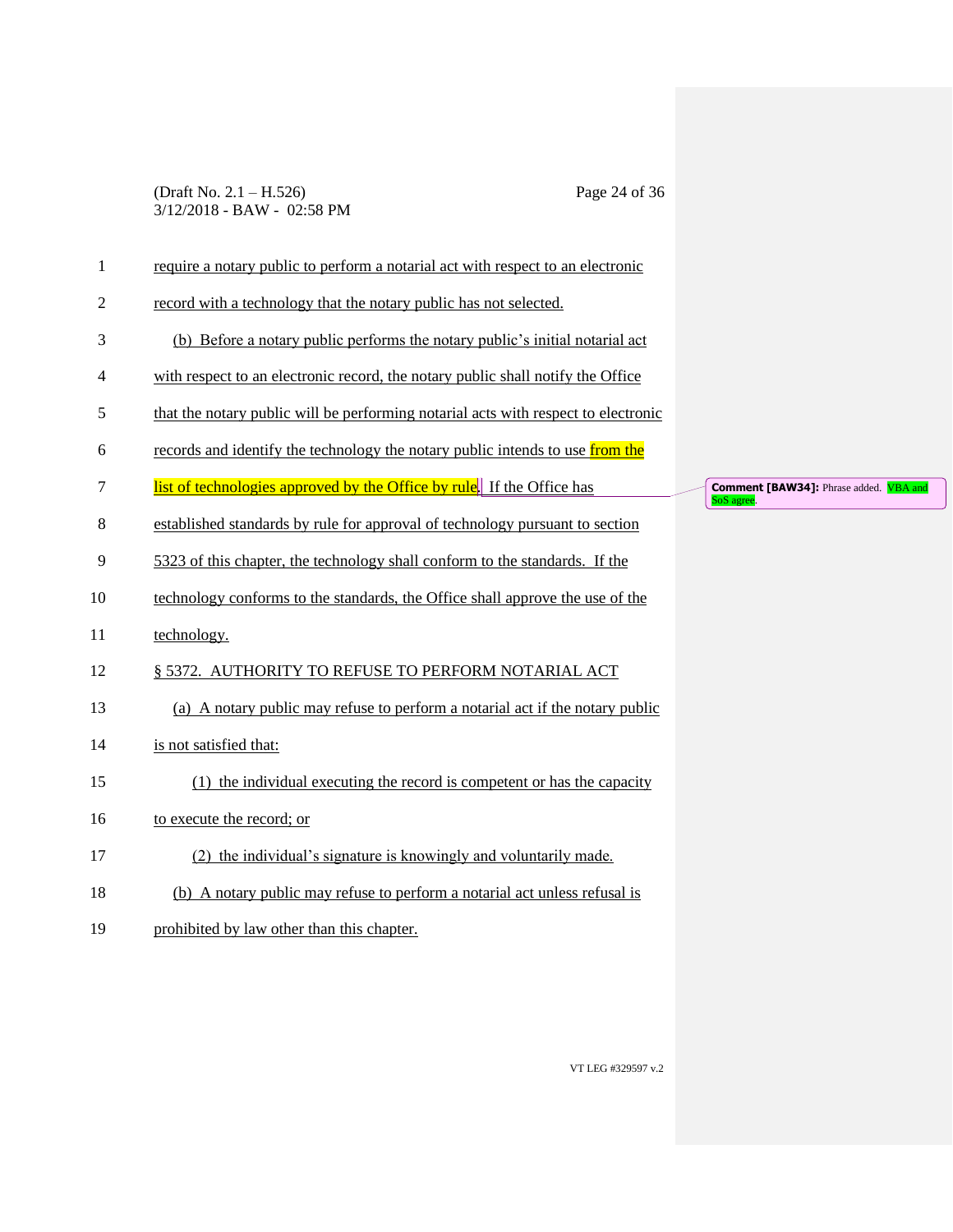(Draft No. 2.1 – H.526) Page 25 of 36 3/12/2018 - BAW - 02:58 PM

### 1 § 5373. VALIDITY OF NOTARIAL ACTS

| $\mathcal{D}_{\mathcal{L}}$ | (a) Except as otherwise provided in subsection 5372(b) of this chapter, the                  |
|-----------------------------|----------------------------------------------------------------------------------------------|
| 3                           | failure of a notary public to perform a duty or meet a requirement specified in              |
| $\overline{4}$              | this chapter shall not <i>impair the marketability of title or</i> invalidate a notarial act |
| 5                           | or a certification evidencing the notarial act.                                              |
| 6                           | (b) An acknowledgment that contains a notary commission expiration date                      |
| 7                           | that is either inaccurate or expired shall not invalidate the acknowledgment if it           |
| 8                           | can be established that on the date the acknowledgment was taken, the notary                 |
| 9                           | public's commission was active.                                                              |
| 10                          | (c) The validity of a notarial act under this chapter shall not prevent an                   |
| 11                          | aggrieved person from seeking to invalidate the record or transaction that is the            |

- 12 subject of the notarial act or from seeking other remedies based on law of this
- 13 State other than this chapter or law of the United States.
- 14 (d) This section does not validate a purported notarial act performed by an
- 15 individual who does not have the authority to perform notarial acts.
- 16 (e) Defects in the written evidence of acknowledgment in a document in
- 17 the public records may be cured by the notary public who performed the
- 18 original notarial act. The notary public shall, under oath and before a different
- 19 notary public, execute a writing correcting any defect. Upon recording, the
- 20 corrective document corrects any deficiency and ratifies the original written

| <b>Comment [BAW35]:</b> Phrase added. <b>VBA and</b><br>SoS agree.                                 |
|----------------------------------------------------------------------------------------------------|
| <b>Comment [BAW36]: Phrase replaced</b><br>"performed by the notary public". VBA and SoS<br>agree. |
| <b>Comment [BAW37]:</b> New subsec. (b) added<br>VBA and SoS agree.                                |

**Comment [BAW38]: VBA and SoS agree.** New subsec. (e), which replaced former subsec. (d), which read:

 $(d)(1)$  In the event a certificate affixed to a document of record in the public records is determined to be defective as a result of a failure to comply with the requirements of this subchapter, the notary public who performed the original notarial act may certify in writing that the original act was properly done, notwithstanding the deficiency, by executing a corrected certificate and incorporating that certificate in a statement made under oath, and acknowledged before a different notary public. (2) The recording of the corrected certificate shall be deemed to correct any deficiency in the prior certificate and shall ratify the prior certificate as of the date of the original certificate.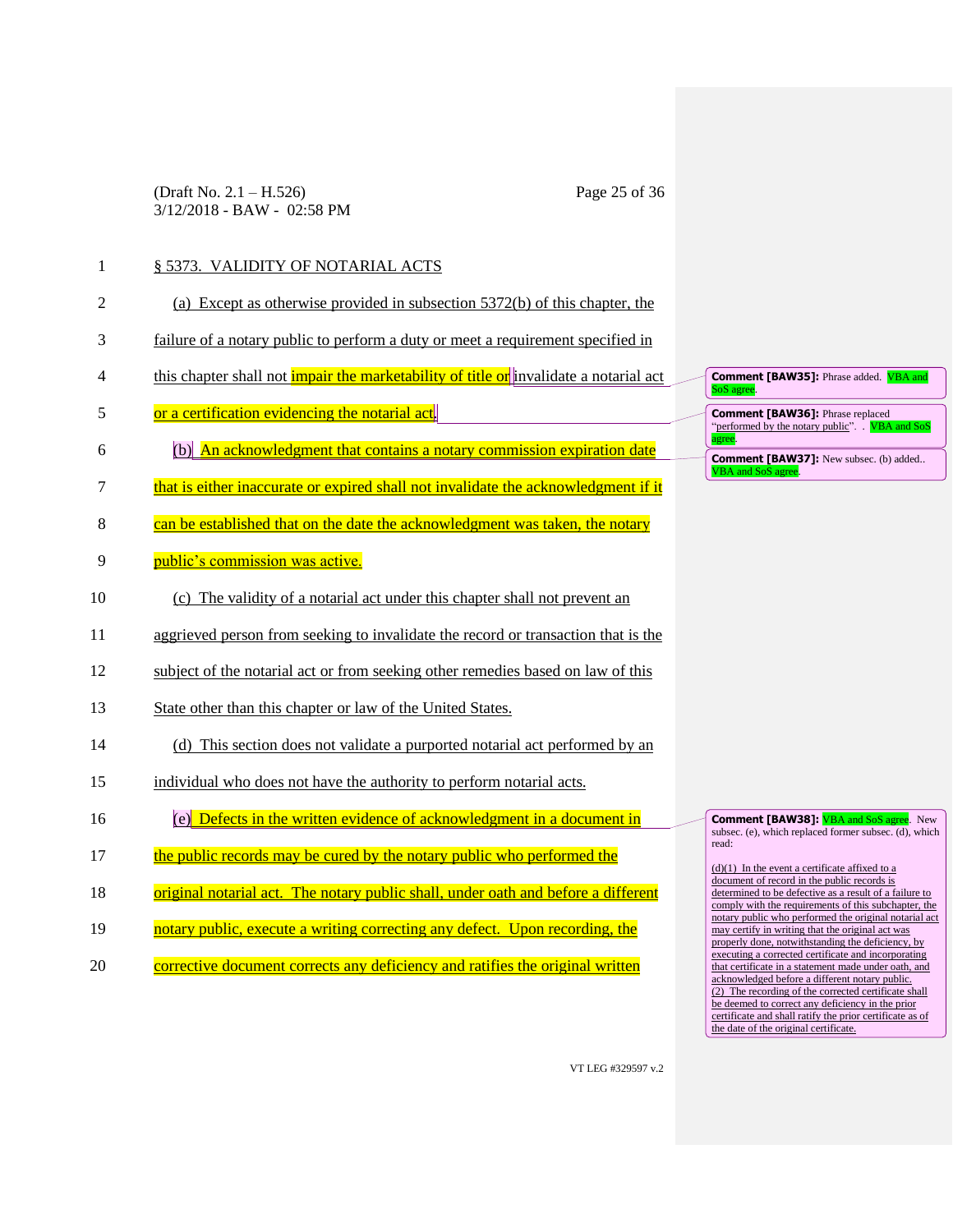|    | (Draft No. $2.1 - H.526$ )<br>Page 26 of 36<br>3/12/2018 - BAW - 02:58 PM         |                                                                                           |
|----|-----------------------------------------------------------------------------------|-------------------------------------------------------------------------------------------|
|    |                                                                                   |                                                                                           |
| 1  | evidence of acknowledgment as of the date the acknowledgment was originally       |                                                                                           |
| 2  | taken.                                                                            |                                                                                           |
| 3  | § 5374. NOTARIAL ACT IN ANOTHER STATE                                             |                                                                                           |
| 4  | (a) A notarial act performed in another state has the same effect under the       |                                                                                           |
| 5  | law of this State as if performed by a notary public of this State, if the act    |                                                                                           |
| 6  | performed in that state is performed by:                                          |                                                                                           |
| 7  | $(1)$ a notary public of that state;                                              |                                                                                           |
| 8  | $(2)$ a judge, clerk, or deputy clerk of a court of that state; or                | <b>Comment [BAW39]:</b> VBA and SoS disagree.<br>VBA proposes to delete this subdiv. (2). |
| 9  | (3) any other individual authorized by the law of that state to perform           |                                                                                           |
| 10 | the notarial act.                                                                 |                                                                                           |
| 11 | $(b)$ If a deed or other conveyance or a power of attorney for the conveyance     | <b>Comment [BAW40]:</b> New subsec. (b) added.<br>VBA and SoS agree.                      |
| 12 | of land, the acknowledgment or proof of which is taken out of State, is           |                                                                                           |
| 13 | certified agreeably to the laws of the state in which the acknowledgment or       |                                                                                           |
| 14 | proof is taken, it shall be valid as though it were taken before a proper officer |                                                                                           |
| 15 | in this State.                                                                    |                                                                                           |
| 16 | An acknowledgment for a deed or other conveyance or a power of                    | <b>Comment [BAW41]:</b> New subsec. (c) added.<br>VBA and SoS agree                       |
| 17 | attorney for the conveyance of land that is taken out of State before a proper    |                                                                                           |
| 18 | officer of this State shall be valid as if taken within this State.               |                                                                                           |
| 19 | (d) The signature and title of an individual performing a notarial act in         |                                                                                           |
| 20 | another state are prima facie evidence that the signature is genuine and that the |                                                                                           |
| 21 | individual holds the designated title.                                            |                                                                                           |

VT LEG #329597 v.2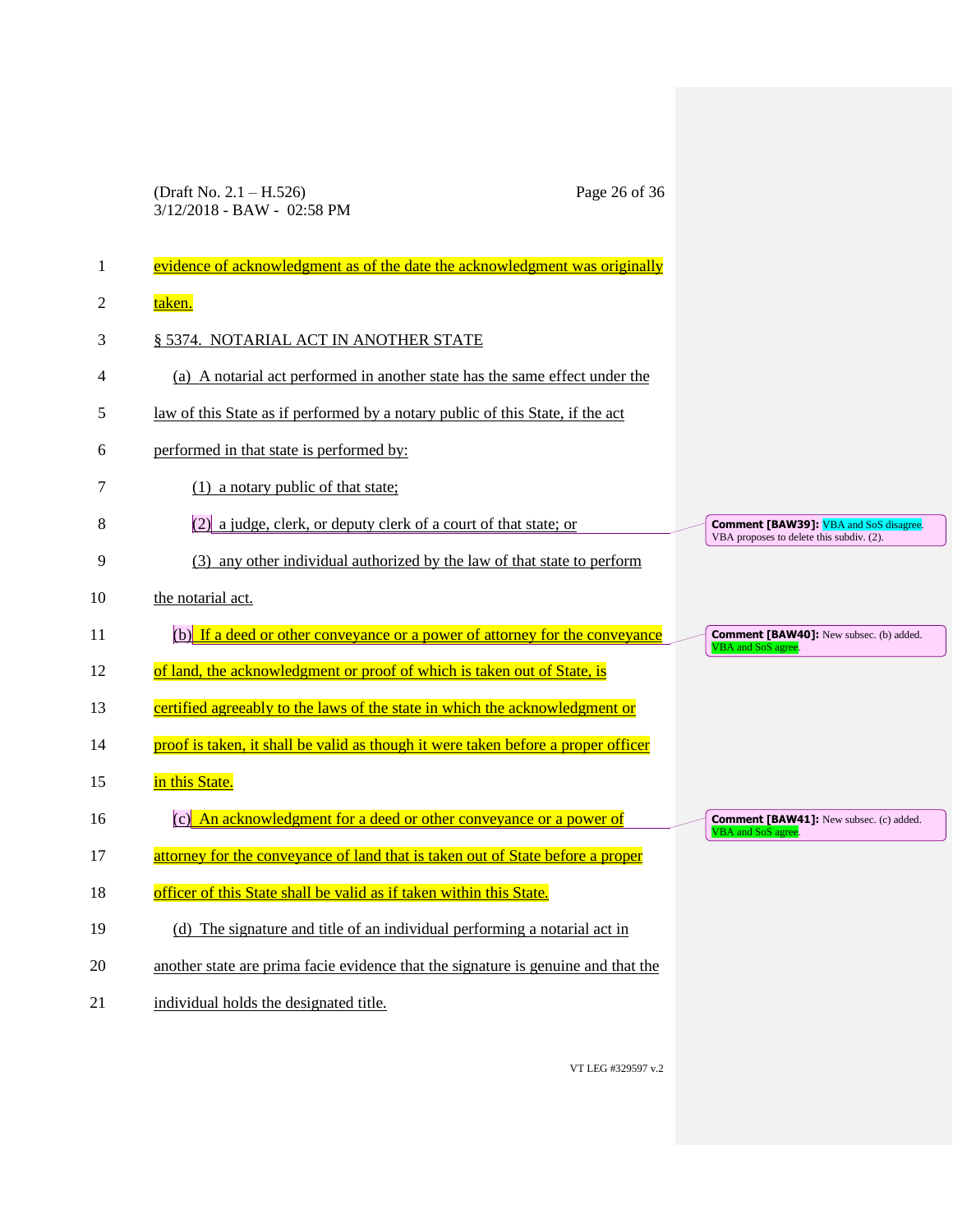### (Draft No. 2.1 – H.526) Page 27 of 36 3/12/2018 - BAW - 02:58 PM

| $\mathbf{1}$   | (e) The signature and title of a notarial officer described in subdivision               |
|----------------|------------------------------------------------------------------------------------------|
| $\overline{2}$ | $(a)(1)$ or $(2)$ of this section conclusively establish the authority of the officer to |
| 3              | perform the notarial act.                                                                |
| 4              | § 5375. NOTARIAL ACT UNDER AUTHORITY OF FEDERALLY                                        |
| 5              | RECOGNIZED INDIAN TRIBE                                                                  |
| 6              | (a) A notarial act performed under the authority and in the jurisdiction of a            |
| 7              | federally recognized Indian tribe has the same effect as if performed by a               |
| 8              | notary public of this State, if the act performed in the jurisdiction of the tribe is    |
| 9              | performed by:                                                                            |
| 10             | $(1)$ a notary public of the tribe;                                                      |
| 11             | (2) a judge, clerk, or deputy clerk of a court of the tribe; or                          |
| 12             | (3) any other individual authorized by the law of the tribe to perform the               |
| 13             | notarial act.                                                                            |
| 14             | (b) The signature and title of an individual performing a notarial act under             |
| 15             | the authority of and in the jurisdiction of a federally recognized Indian tribe are      |
| 16             | prima facie evidence that the signature is genuine and that the individual holds         |
| 17             | the designated title.                                                                    |
| 18             | (c) The signature and title of a notarial officer described in subdivision               |
| 19             | $(a)(1)$ or $(2)$ of this section conclusively establish the authority of the officer to |
| 20             | perform the notarial act.                                                                |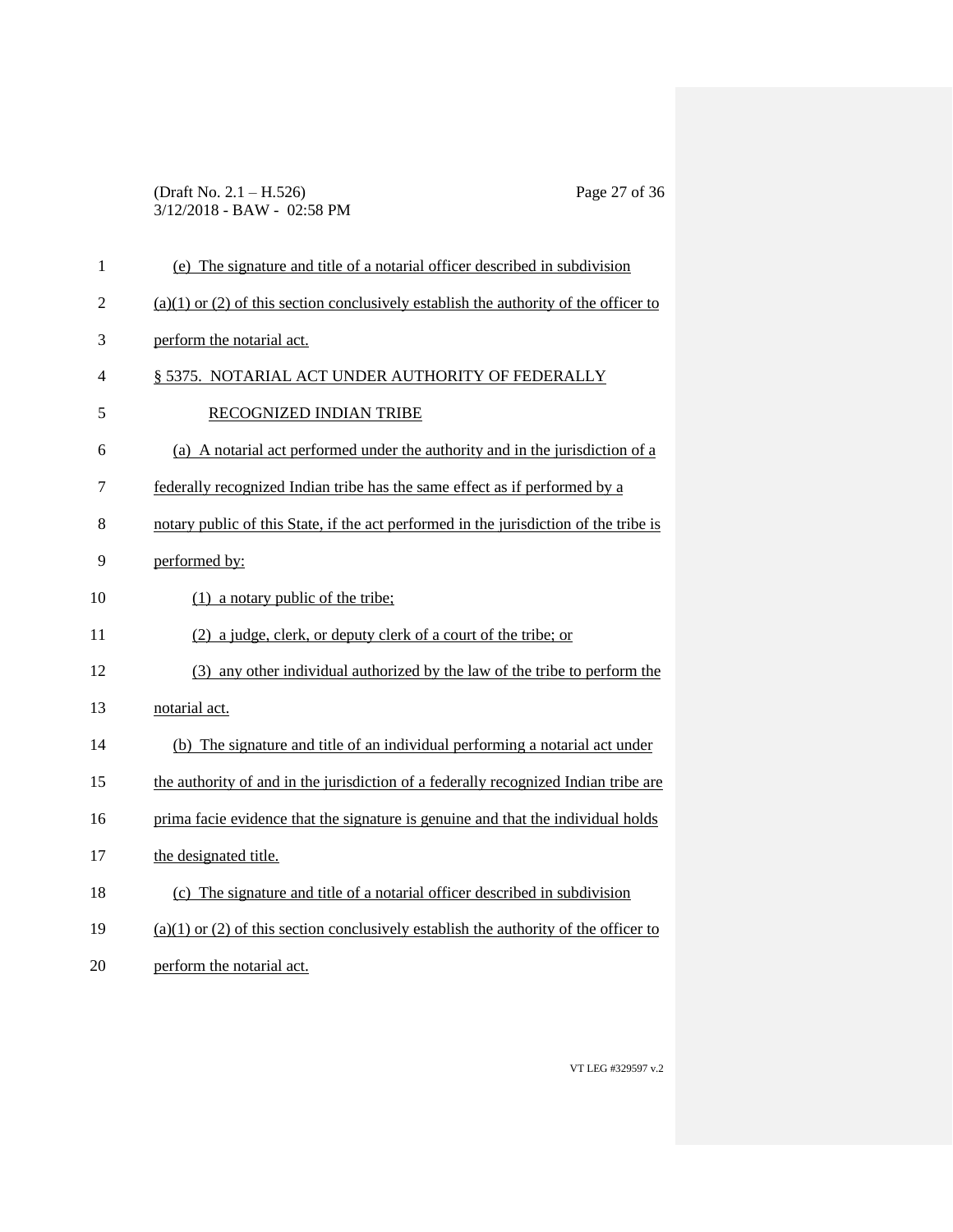(Draft No. 2.1 – H.526) Page 28 of 36 3/12/2018 - BAW - 02:58 PM

| $\mathbf{1}$   | § 5376. NOTARIAL ACT UNDER FEDERAL AUTHORITY                                          |
|----------------|---------------------------------------------------------------------------------------|
| $\overline{c}$ | (a) A notarial act performed under federal law has the same effect under the          |
| 3              | law of this State as if performed by a notary public of this State, if the act        |
| 4              | performed under federal law is performed by:                                          |
| 5              | (1) a judge, clerk, or deputy clerk of a court;                                       |
| 6              | (2) an individual in military service or performing duties under the                  |
| 7              | authority of military service who is authorized to perform notarial acts under        |
| 8              | federal law;                                                                          |
| 9              | (3) an individual designated a notarizing officer by the U.S. Department              |
| 10             | of State for performing notarial acts overseas; or                                    |
| 11             | (4) any other individual authorized by federal law to perform the                     |
| 12             | notarial act.                                                                         |
| 13             | (b) The signature and title of an individual acting under federal authority           |
| 14             | and performing a notarial act are prima facie evidence that the signature is          |
| 15             | genuine and that the individual holds the designated title.                           |
| 16             | (c) The signature and title of an officer described in subdivision $(a)(1)$ , $(2)$ , |
| 17             | or (3) of this section shall conclusively establish the authority of the officer to   |
| 18             | perform the notarial act.                                                             |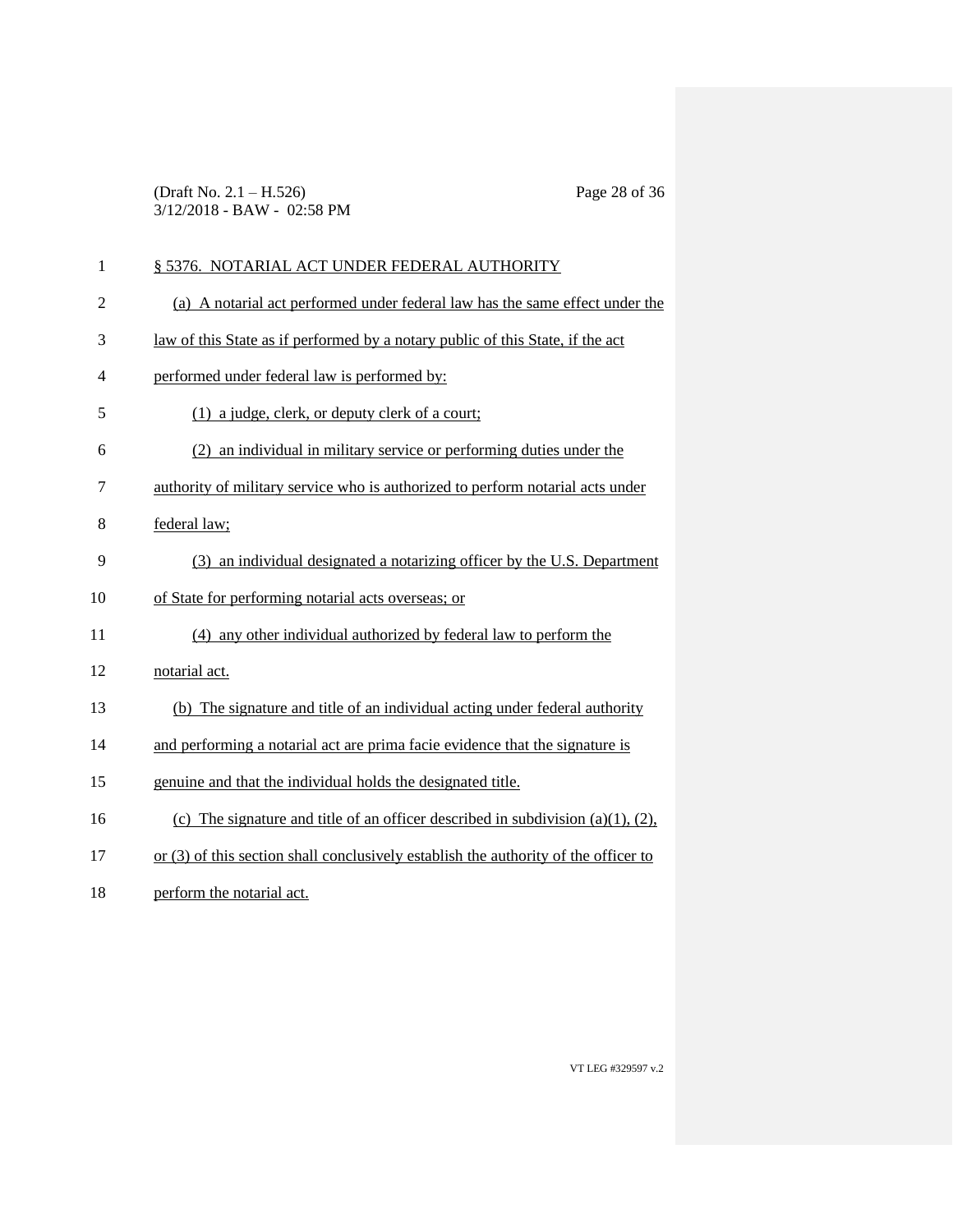(Draft No. 2.1 – H.526) Page 29 of 36 3/12/2018 - BAW - 02:58 PM

| $\mathbf{1}$   | § 5377. EVIDENCE OF AUTHENTICITY OF NOTARIAL ACT                                 |
|----------------|----------------------------------------------------------------------------------|
| $\overline{2}$ | PERFORMED IN THIS STATE                                                          |
| 3              | (a) The authenticity of the official notarial seal and signature of a notary     |
| 4              | public may be evidenced by either:                                               |
| 5              | (1) A certificate of authority from the Secretary of State authenticated as      |
| 6              | necessary.                                                                       |
| 7              | (2) An apostille from the Secretary of State in the form prescribed by the       |
| 8              | Hague convention of October 5, 1961 abolishing the requirement of                |
| 9              | legalization of foreign public documents.                                        |
| 10             | (b) An apostille as specified by the Hague convention shall be attached to       |
| 11             | any document that requires authentication and that is sent to a nation that has  |
| 12             | signed and ratified this convention.                                             |
| 13             | § 5378. FOREIGN NOTARIAL ACT                                                     |
| 14             | (a) In this section, "foreign state" means a government other than the           |
| 15             | United States, a state, or a federally recognized Indian tribe.                  |
| 16             | (b) If a notarial act is performed under authority and in the jurisdiction of a  |
| 17             | foreign state or constituent unit of the foreign state or is performed under the |
| 18             | authority of a multinational or international governmental organization, the act |
| 19             | has the same effect under the law of this State as if performed by a notary      |
| 20             | public of this State.                                                            |

**Comment [BAW42]: Should this instead be** "Stamp"? [If so, highlight disagreement?]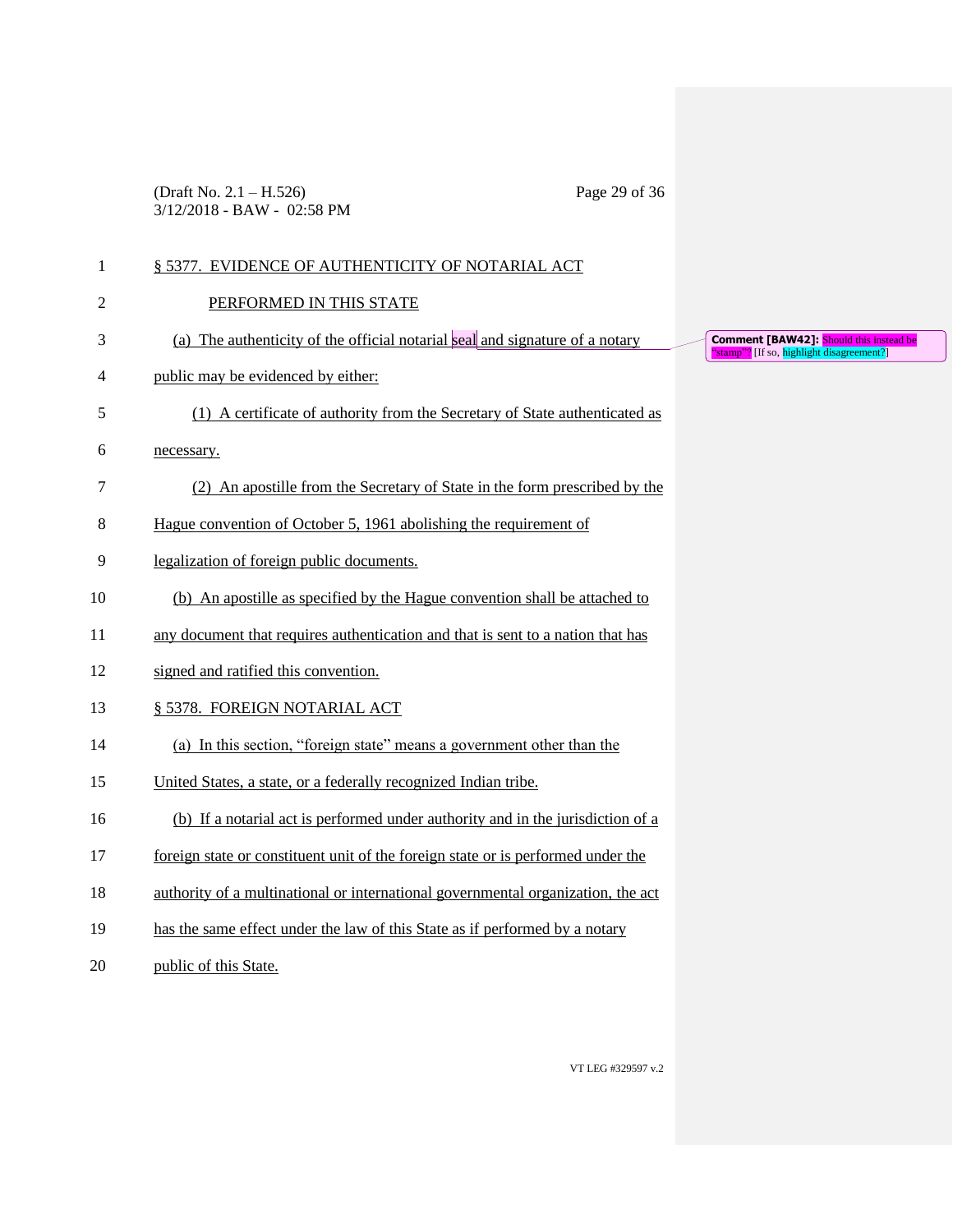### (Draft No. 2.1 – H.526) Page 30 of 36 3/12/2018 - BAW - 02:58 PM

| 1  | (c) If the title of office and indication of authority to perform notarial acts     |                                              |
|----|-------------------------------------------------------------------------------------|----------------------------------------------|
| 2  | in a foreign state appears in a digest of foreign law or in a list customarily used |                                              |
| 3  | as a source for that information, the authority of an officer with that title to    |                                              |
| 4  | perform notarial acts is conclusively established.                                  |                                              |
| 5  | (d) The signature and official stamp of an individual holding an office             | <b>Comment [BAW43]:</b> VBA and SoS disagree |
| 6  | described in subsection (c) of this section are prima facie evidence that the       |                                              |
| 7  | signature is genuine and the individual holds the designated title.                 |                                              |
| 8  | (e) An apostille in the form prescribed by the Hague Convention of                  |                                              |
| 9  | October 5, 1961, and issued by a foreign state party to the Convention,             |                                              |
| 10 | conclusively establishes that the signature of the notarial officer is genuine and  |                                              |
| 11 | that the officer holds the indicated office.                                        |                                              |
| 12 | (f) A consular authentication issued by an individual designated by the             |                                              |
| 13 | U.S. Department of State as a notarizing officer for performing notarial acts       |                                              |
| 14 | overseas and attached to the record with respect to which the notarial act is       |                                              |
| 15 | performed conclusively establishes that the signature of the notarial officer is    |                                              |
| 16 | genuine and that the officer holds the indicated office.                            |                                              |
| 17 | Sec. 2. 27 V.S.A. § 341 is amended to read:                                         | <b>Comment [BAW44]:</b> VBA and SoS agree    |
| 18 | § 341. REQUIREMENTS GENERALLY; RECORDING                                            |                                              |
| 19 | (a) Deeds and other conveyances of lands, or of an estate or interest therein,      |                                              |
| 20 | shall be signed by the party granting the same and acknowledged by the              |                                              |
| 21 | grantor before a town clerk, notary public, master, or county clerk and             |                                              |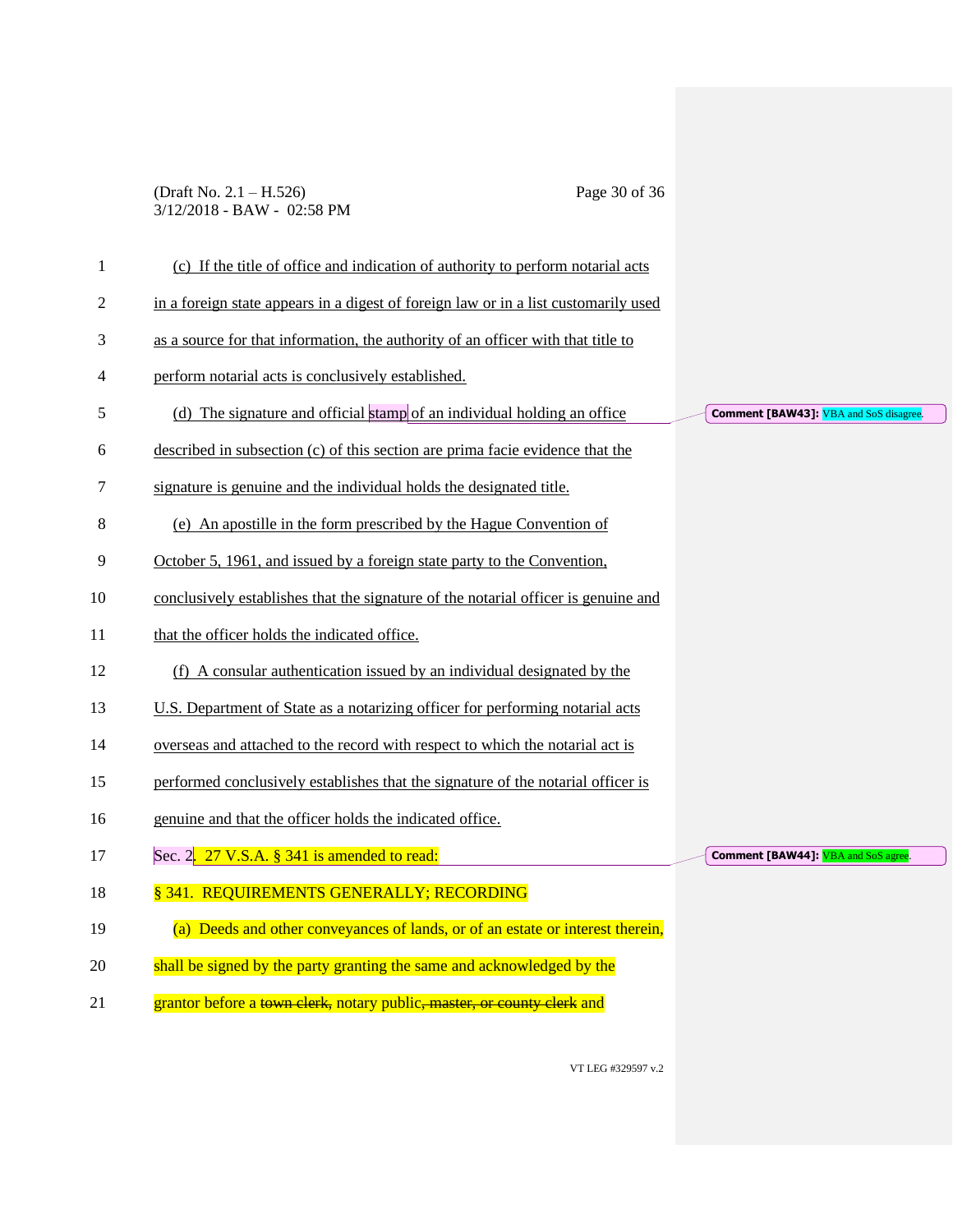### (Draft No. 2.1 – H.526) Page 31 of 36 3/12/2018 - BAW - 02:58 PM

| $\mathbf{1}$   | recorded at length in the clerk's office of the town in which such lands lie.  |
|----------------|--------------------------------------------------------------------------------|
| $\overline{2}$ | Such acknowledgment before a notary public shall be valid without an official  |
| 3              | seal being affixed to his or her signature.                                    |
| $\overline{4}$ | (b) A deed or other conveyance of land which that includes a reference to a    |
| 5              | survey prepared or revised after July 1, 1988 may be recorded only if it is    |
| 6              | accompanied by the survey to which it refers, or cites the volume and page in  |
| 7              | the land records showing where the survey has previously been recorded.        |
| 8              | (c) A lease of real property that has a term of more than one year from the    |
| 9              | making of the lease need not be recorded at length if a notice or memorandum   |
| 10             | of lease, which is executed and acknowledged as provided in subsection (a) of  |
| 11             | this section, is recorded in the land records of the town in which the leased  |
| 12             | property is situated. The notice of lease shall contain at least the following |
| 13             | information:                                                                   |
| 14             | $(1)$ the names of the parties to the lease as set forth in the lease;         |
| 15             | a statement of the rights of a party to extend or renew the lease;<br>(2)      |
| 16             | (3) any addresses set forth in the lease as those of the parties;              |
| 17             | (4) the date of the execution of the lease;                                    |
| 18             | $(5)$ the term of the lease, the date of commencement, and the date of         |
| 19             | termination;                                                                   |
| 20             | $(6)$ a description of the real property as set forth in the lease;            |

**Comment [BAW45]:** Should this instead be "stamp"?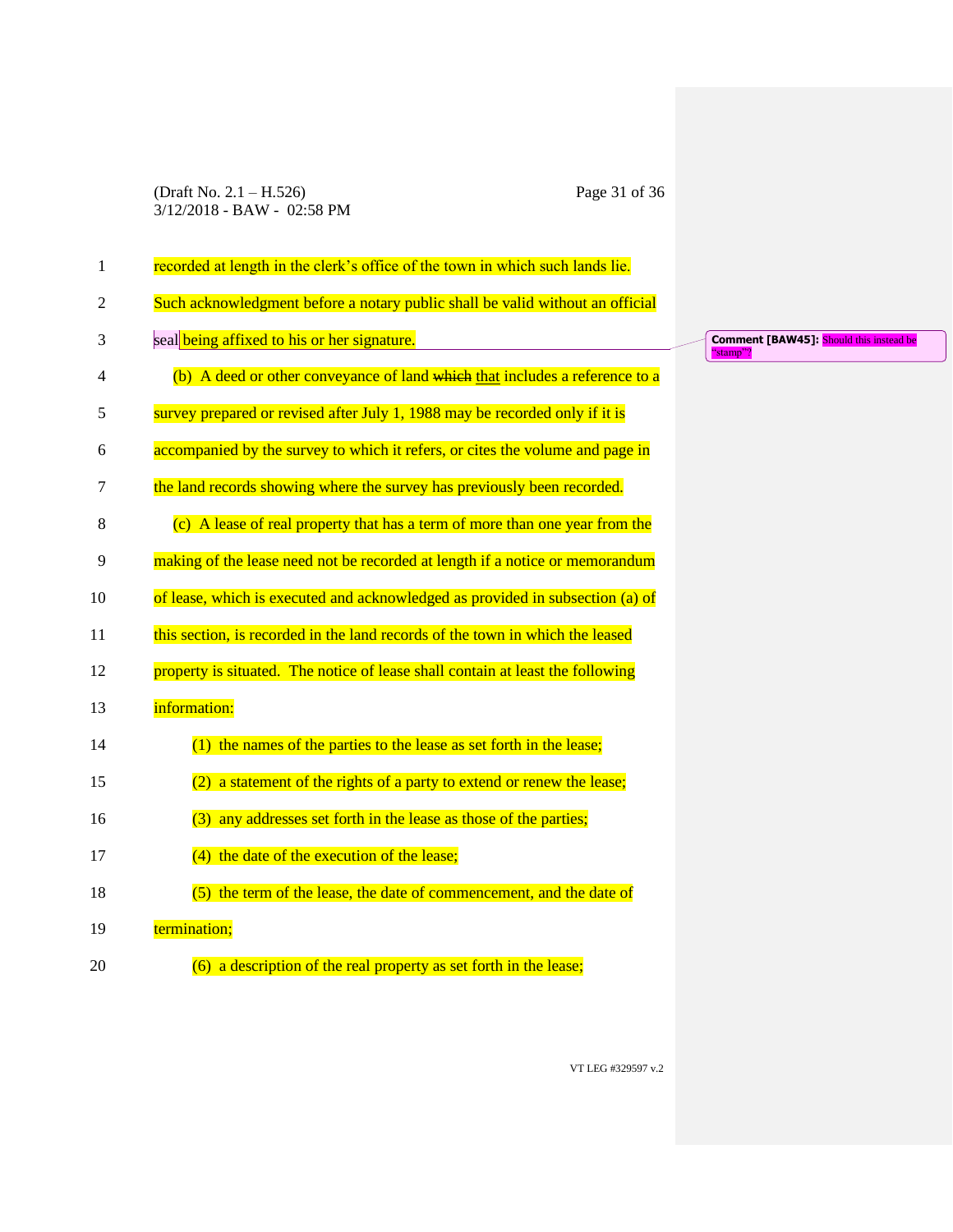(Draft No. 2.1 – H.526) Page 32 of 36 3/12/2018 - BAW - 02:58 PM

| 1  | (7) a statement of the rights of a party to purchase the real property or                        |                                           |
|----|--------------------------------------------------------------------------------------------------|-------------------------------------------|
| 2  | exercise a right of first refusal with respect thereto;                                          |                                           |
| 3  | (8) a statement of any restrictions on assignment of the lease; and                              |                                           |
| 4  | (9) the location of an original lease.                                                           |                                           |
| 5  | Sec. 3. 27 V.S.A. § 463 is amended to read:                                                      | <b>Comment [BAW46]:</b> VBA and SoS agree |
| 6  | § 463. BY SEPARATE INSTRUMENT                                                                    |                                           |
| 7  | (a) Mortgages may be discharged by an acknowledgment of satisfaction,                            |                                           |
| 8  | executed by the mortgagee or his or her attorney, executor, administrator, or                    |                                           |
| 9  | assigns, which shall be substantially in the following form:                                     |                                           |
| 10 | I hereby certify that the following described mortgage is paid in full and                       |                                           |
| 11 | satisfied, viz: _________________ mortgagor to ________________ mortgagee,                       |                                           |
| 12 | dated $\frac{1}{\sqrt{1-\frac{1}{2}}}\left(20\right)$ , and recorded in book ______, page _____, |                                           |
| 13 |                                                                                                  |                                           |
| 14 | (b) When such satisfaction is acknowledged before a town clerk, notary                           |                                           |
| 15 | public <del>, master, or county clerk,</del> and recorded, it shall discharge such mortgage      |                                           |
| 16 | and bar actions brought thereon.                                                                 |                                           |
|    |                                                                                                  |                                           |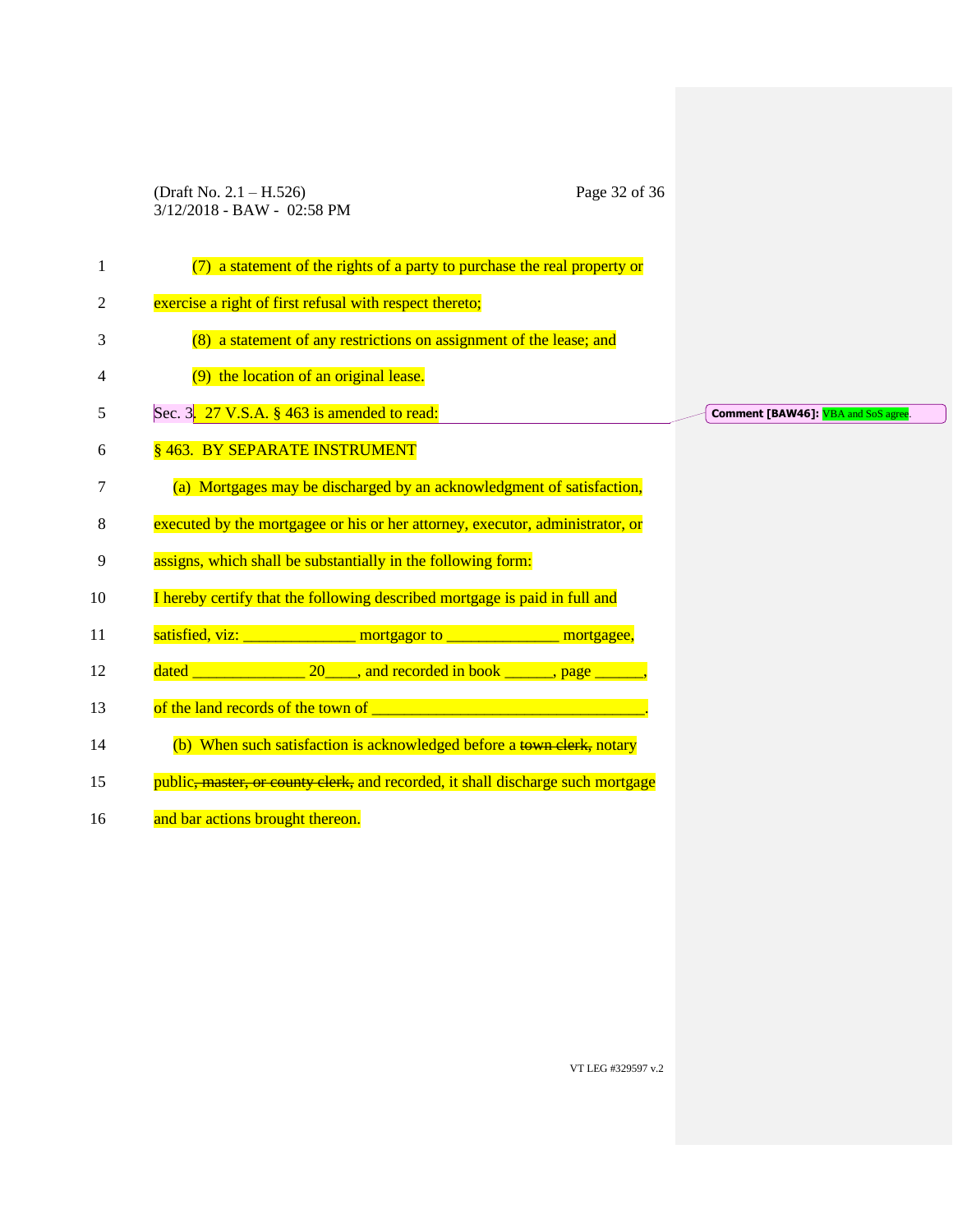(Draft No. 2.1 – H.526) Page 33 of 36 3/12/2018 - BAW - 02:58 PM

1 Sec. 4. REPEALS

| $\overline{c}$ | The following are repealed:                                                        |
|----------------|------------------------------------------------------------------------------------|
| 3              | (1) 24 V.S.A. chapter 5, subchapter 9 (notaries public);                           |
| 4              | (2) 27 V.S.A. § 379 (conveyance of real estate; execution and                      |
| 5              | acknowledgment; acknowledgment out of state);                                      |
| 6              | (3) 32 V.S.A. § 1403(b) (county clerk; notaries public without charge              |
| 7              | or fee);                                                                           |
| 8              | (4) 32 V.S.A. $\S$ 1436 (fee for certification of appointment as notary            |
| 9              | public); and                                                                       |
| 10             | (5) 32 V.S.A. § 1759 (notaries public fees).                                       |
| 11             | Sec. 5. APPLICABILITY; NOTARY PUBLIC COMMISSION IN EFFECT                          |
| 12             | $(a)(1)$ This act shall apply to a notarial act performed on or after the          |
| 13             | effective date of this act.                                                        |
| 14             | (2) A notary public, in performing notarial acts on and after the effective        |
| 15             | date of this act, shall comply with the provisions of this act.                    |
| 16             | $(b)(1)$ A commission as a notary public in effect on the effective date of        |
| 17             | this act shall continue until its date of expiration.                              |
| 18             | (2) A notary public who applies to renew a commission as a notary                  |
| 19             | public on or after the effective date of this act shall comply with the provisions |
| 20             | of this act.                                                                       |

**Comment [BAW47]:** Added. <mark>VBA and SoS</mark><br>agree.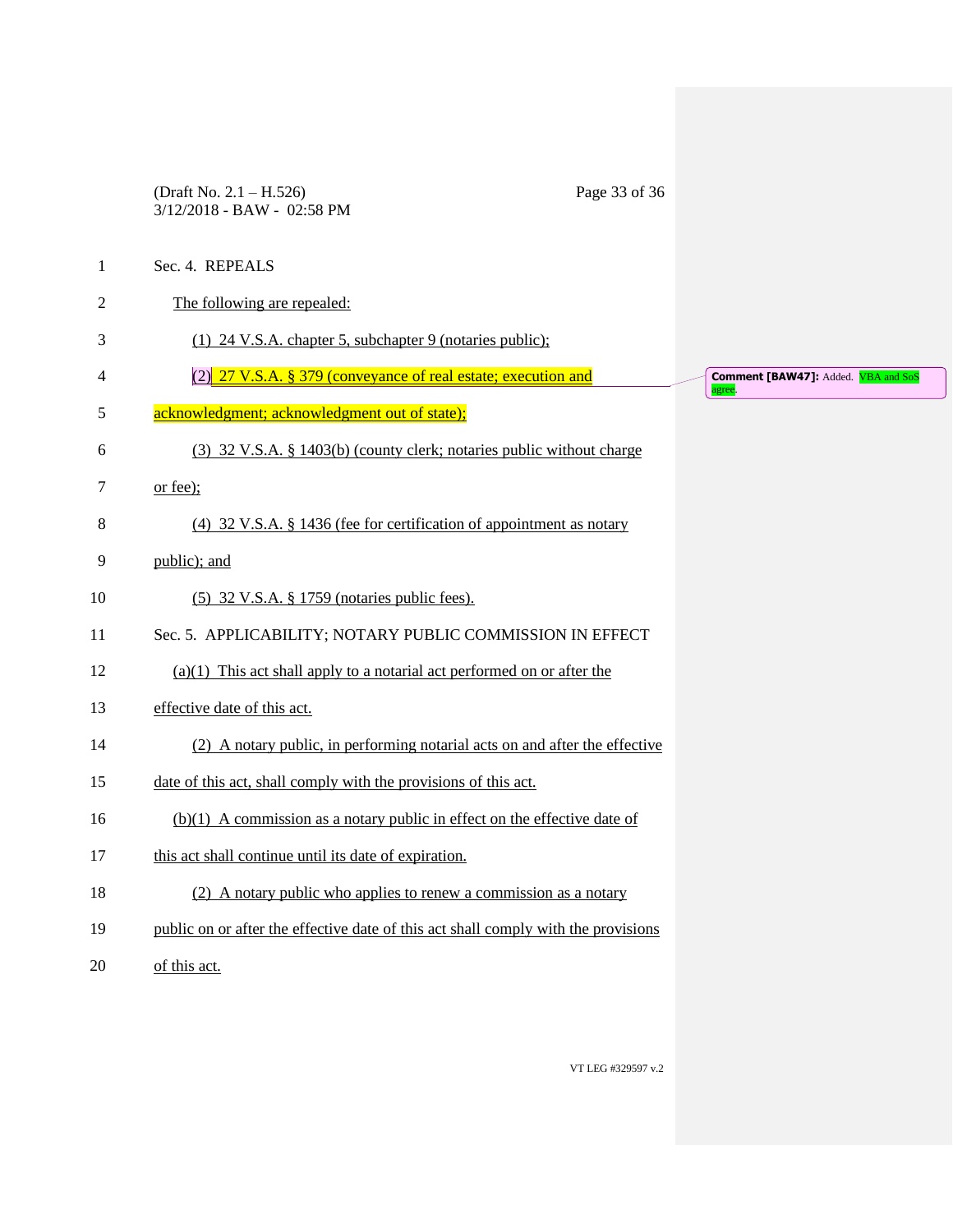### (Draft No. 2.1 – H.526) Page 34 of 36 3/12/2018 - BAW - 02:58 PM

- 1 Sec. 6. SAVINGS CLAUSE
- 2 This act shall not affect the validity or effect of a notarial act performed
- 3 prior to the effective date of this act.
- 4 Sec. 7. POTENTIAL ENACTMENT OF UNIFORM UNSWORN
- 5 DECLARATIONS ACT; REPORT BY AFFECTED ENTITIES
- 6 (a) The General Assembly is considering enacting a law similar to the
- 7 April 2015 draft of the Uniform Unsworn Declarations Act (UUDA) prepared
- 8 by the National Conference of Commissioners on Uniform State Laws.
- 9 (b) In order to understand the UUDA's potential effect on State operations,
- 10 on or before December 15, 2018, the Secretary of Administration on behalf of
- 11 the Administration and the State's boards, councils, and commissions; the
- 12 Attorney General; the Secretary of State; the Executive Director of the
- 13 Department of State's Attorneys and Sheriffs; the Defender General; the
- 14 Auditor of Accounts; the State Treasurer; and the Court Administrator shall
- 15 each submit to the General Assembly **a** summary regarding the effect of the
- 16 enactment of the UUDA on each entity and the users of its operations. The
- 17 summary shall include the following in regard to the entity's operations:
- 18 (1) an identification of forms requiring a notarial act and any proceeding
- 19 or action requiring the use of such forms that are created, used, or required by
- 20 the entity;

**Comment [BAW48]:** Per SGO request. Phrase replaced "a report that summarizes"

**Comment [BAW49]: Per SGO request.** Phrase replaced "report shall at a minimum include"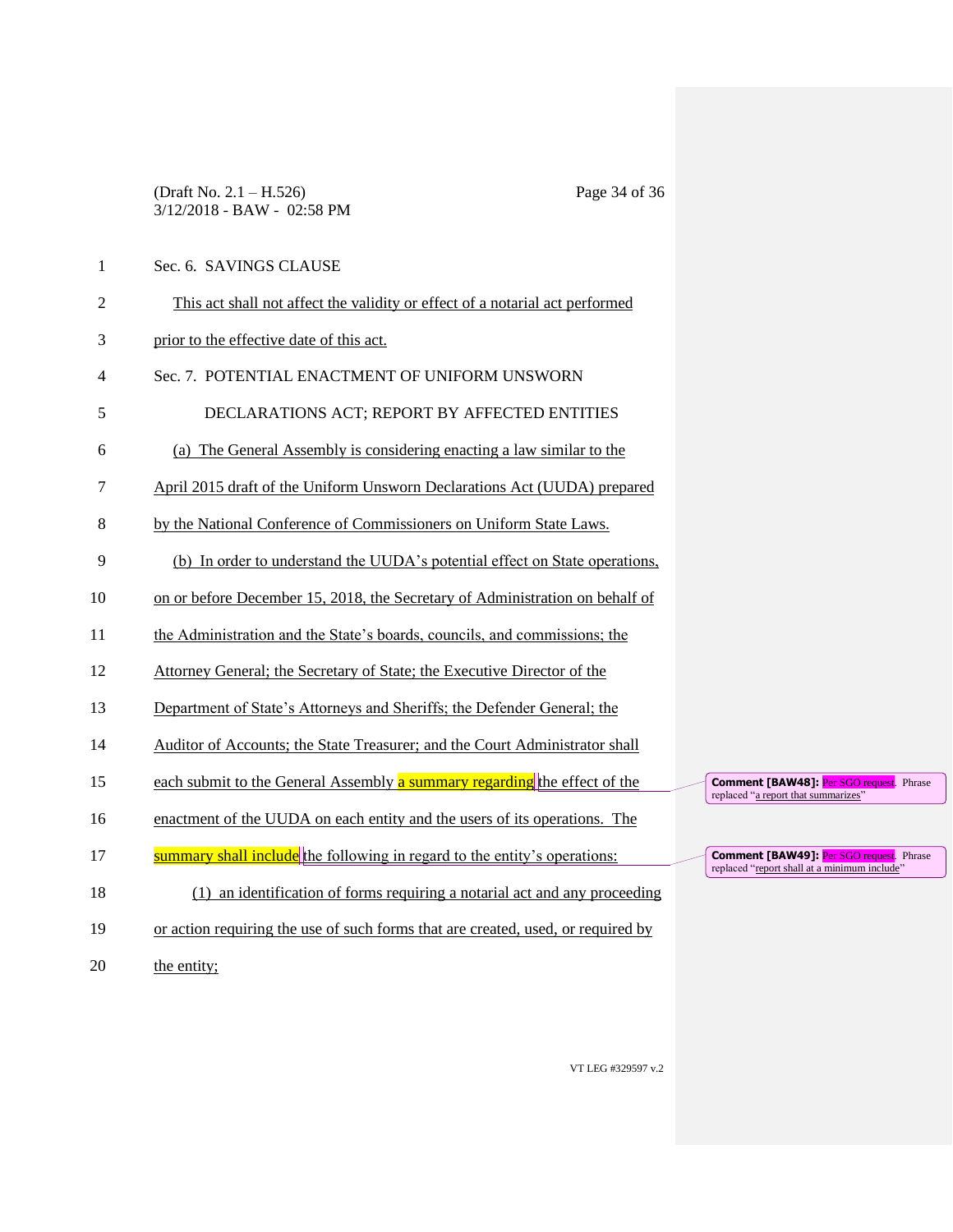### (Draft No. 2.1 – H.526) Page 35 of 36 3/12/2018 - BAW - 02:58 PM

| 1              | (2) an explanation of whether continued use of a notarial act on a               |                                                                                                       |
|----------------|----------------------------------------------------------------------------------|-------------------------------------------------------------------------------------------------------|
| $\overline{2}$ | particular form is recommended and if so, why;                                   |                                                                                                       |
| 3              | (3) any recommendations for amendments to the UUDA;                              |                                                                                                       |
| 4              | (4) a draft of any suggested legislation, rules, or forms, including             |                                                                                                       |
| 5              | amendments to existing rules and forms, as may be necessary to address issues    |                                                                                                       |
| 6              | arising from the enactment of the UUDA;                                          |                                                                                                       |
| 7              | (5) an identification of the resources, timeline, and expenses related to        |                                                                                                       |
| 8              | any necessary rulemaking or form change based on the enactment of the            |                                                                                                       |
| 9              | UUDA.                                                                            |                                                                                                       |
| 10             | Sec. 8. EFFECTIVE DATES; TRANSITIONAL PROVISIONS                                 |                                                                                                       |
| 11             | This act shall take effect on July 1, 2019, except that:                         |                                                                                                       |
| 12             | (1) this section shall take effect on passage;                                   |                                                                                                       |
| 13             | (2) the Office of Professional Regulation may adopt rules in accordance          |                                                                                                       |
| 14             | with the provisions of Sec. 1 prior to the effective date of that section;       | <b>Comment [BAW50]:</b> Per SGO request to allow<br>OPR advanced time for rulemaking that it may want |
| 15             | (3) beginning on <b>December 1, 2018</b> , the Office of Professional            | in place by the eff. date of the new T.26 notary<br>chapter.                                          |
| 16             | Regulation shall perform the duties of the assistant judges and county clerks in | <b>Comment [BAW51]:</b> VBA and SoS agree.<br>Replaced "February 1, 2019"                             |
| 17             | regard to receiving applications and commissioning notaries public as set forth  |                                                                                                       |
| 18             | in 24 V.S.A. chapter 5, subchapter 9 (county officers; notaries public) for the  |                                                                                                       |
| 19             | two-year notaries public commission terms that begin on February 1, 2019 in      |                                                                                                       |
| 20             | accordance with Sec. 1; and                                                      |                                                                                                       |

VT LEG #329597 v.2